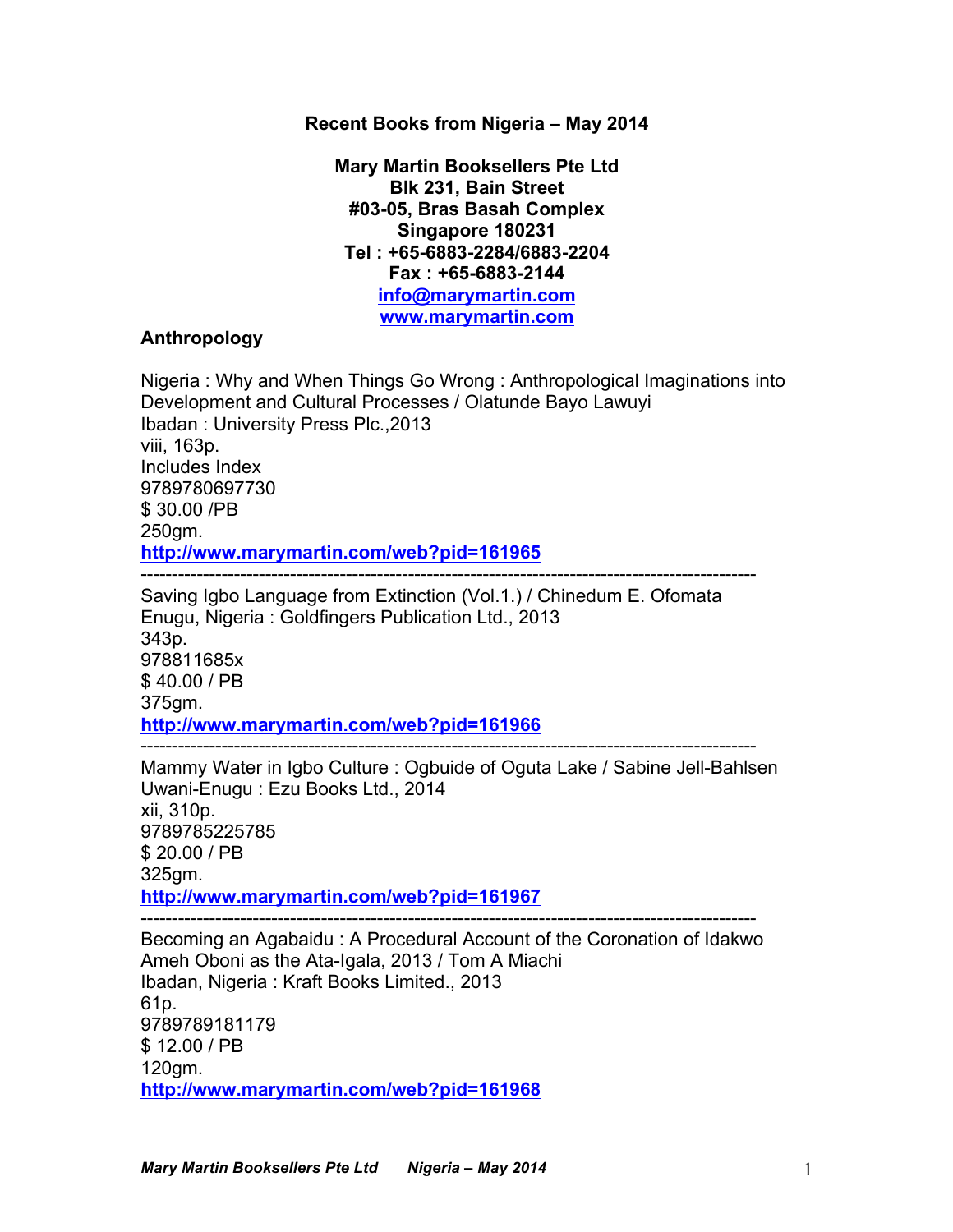--------------------------------------------------------------------------------------------------- African Myths and Legends of Gender / Sophie Bosede Oluwiole, J.O. Akin. Sofoluwe Lagos, Nigeria : Ark Publishers, 2014 iv, 136p. 9789789317240 \$ 25.00 / PB 195gm. **http://www.marymartin.com/web?pid=161969**

--------------------------------------------------------------------------------------------------- African Notes: Journal of the Institute of African Studies, University of Ibadan (Special Edition) Vol.37 No.1&2/2013 Nigeria: the Institute of African Studies, University of Ibadan, 2013 218p.; 22cm. ISSN 0002-0087 \$ 75.00 / PB 328g. **http://www.marymartin.com/web?pid=161970**

--------------------------------------------------------------------------------------------------- West African Journal of Archaeology :Vol.43 No.1 &2/2013 Nigeria: West African Archaeology Association , 2013 171p.; 25cm. ISSN 1331-3158 \$ 75.00 / PB 622g. **http://www.marymartin.com/web?pid=161972** ---------------------------------------------------------------------------------------------------

ORITA: Ibadan Journal of Religious Studies XLIV/1, June 2012 Nigeria: University of Ibadan, 2013 161p.; 22cm. ISSN 0030-5596 \$ 40.00 / PB 192g. **http://www.marymartin.com/web?pid=161973**

---------------------------------------------------------------------------------------------------

Ndigbo-A Matter of Identity: A Collection of 30 years of Ahiajoku Lecture Series / Chris Asoluka and Johnson Okafor Nigeria : Ministry of Culture and Tourism, Imo State, 2009 3v. ISBN 9789789002160 \$ 450.00 / HB **http://www.marymartin.com/web?pid=161974** ---------------------------------------------------------------------------------------------------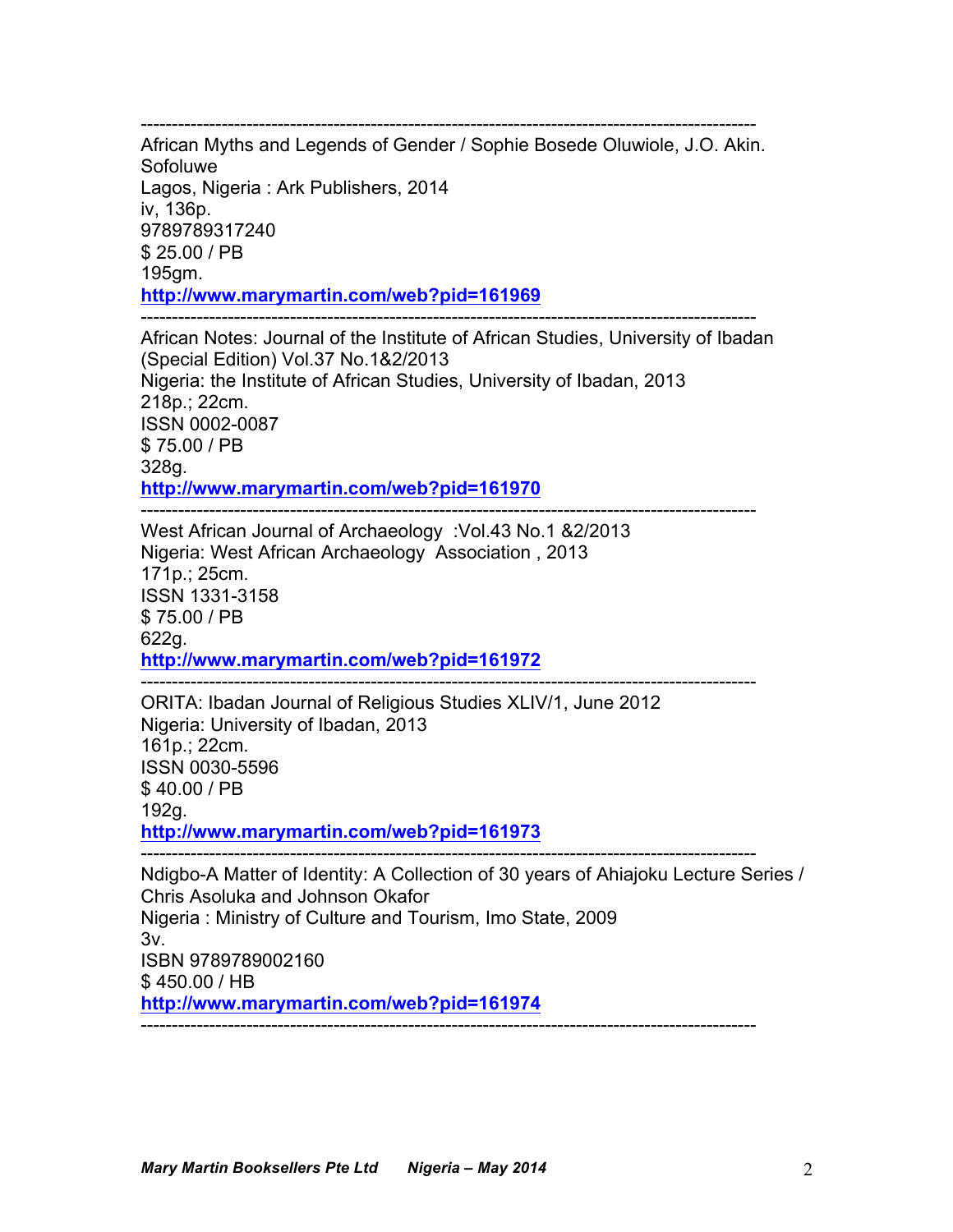Art

Nigerian Art : Introductory Notes / Osa D. Egonwa Rev. & Enlarged Ed. Ibadan, Nigeria : Abaya Press Ltd and Gosay Publishers, 2011 xv, 193p. 97897850251494 \$ 26.75 /PB 325gm. **http://www.marymartin.com/web?pid=161975** ---------------------------------------------------------------------------------------------------

Nigeria : The Magical : a Photographic Journey / 'dayo Adedayo Abuja, Nigeria : DayoAdedayo Photography, 2014 203p. \$ 60.00 / PB 640gm. **http://www.marymartin.com/web?pid=161976** ---------------------------------------------------------------------------------------------------

# **Economics/Development Studies**

Oil Exploration and Socio-economic Development of the South-South Zone of Nigeria / Roberts F.O.N et. al. Ibadan, Nigeria : Nigerian Institute of Social and Economic Research, 2013 xii, 133p. 9789781814563 \$ 25.00 / PB 190gm. **http://www.marymartin.com/web?pid=161977** ---------------------------------------------------------------------------------------------------

Multiple Taxation and Industrial Performace in South-West Nigeria / Olomola Ade S. et. al. Ibadan, Nigeria : Nigerian Institute of Social and Economic Research, 2013 x, 87p. 9789781814551 \$ 25.00 / PB 125gm. **http://www.marymartin.com/web?pid=161978** ---------------------------------------------------------------------------------------------------

Africa : A Miner's Canary into the 21<sup>st</sup> Century : Essays on Economic Governance / Ivor Agyeman-Duah Ibadan, Nigeria : Bookcraft, 2013 xxvi, 195p. 9789788457015 \$ 40.00 / PB 235gm. **http://www.marymartin.com/web?pid=161979**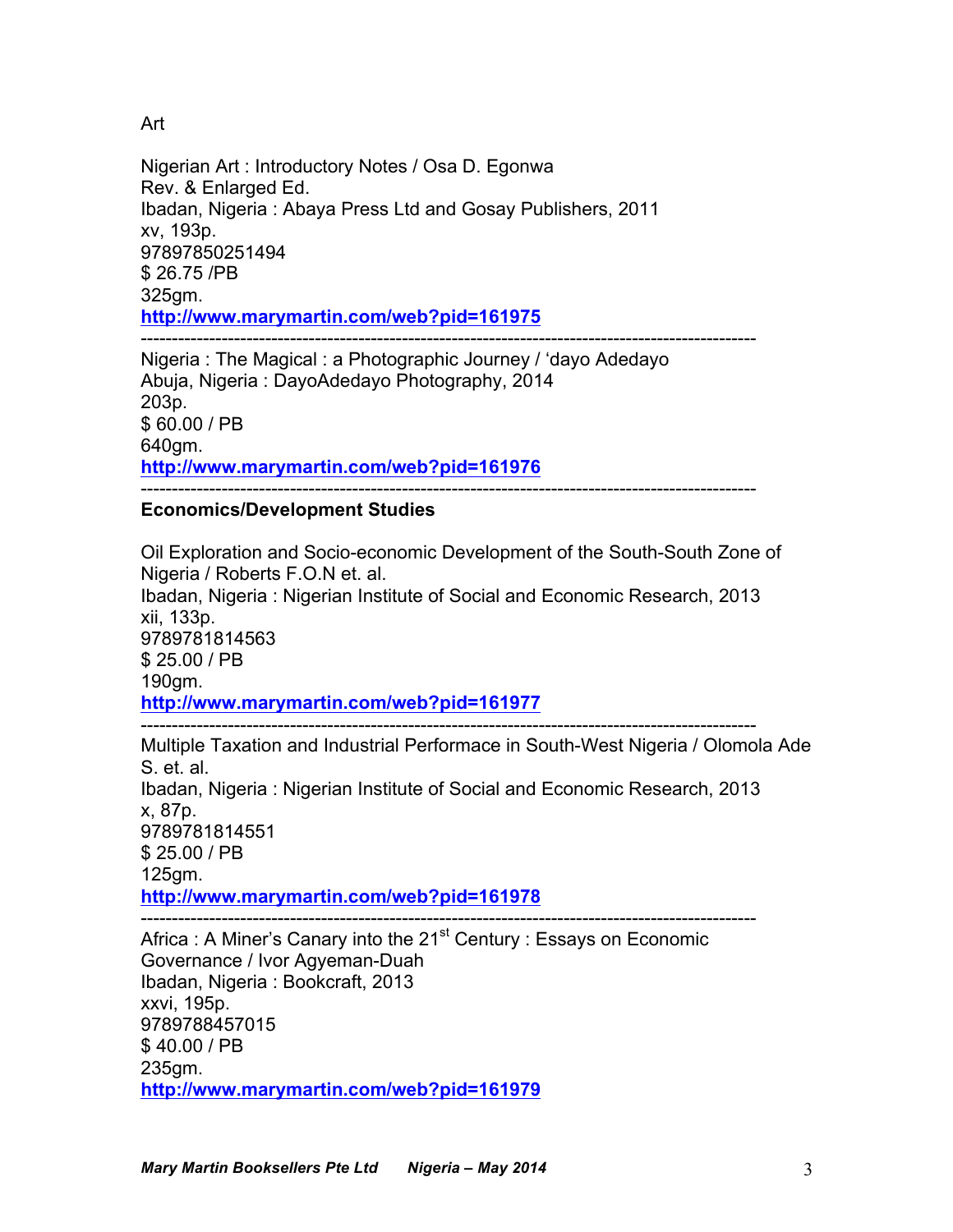--------------------------------------------------------------------------------------------------- Nigeria at 50 : Accomplishments, Challenges and Prospects / Akande S.O. and A.J. Kumuyi Ibadan, Nigeria : Nigerian Institute of Social and Economic Research, 2010 xvi, 944p. 9789781814501 \$ 80.00 / PB 1550gm. **http://www.marymartin.com/web?pid=161980**

--------------------------------------------------------------------------------------------------- The Nigerian Political Economy Between (1983-2003) / David O. Alabi Nigeria : Joyce Graphic Printers & Publishers, 2009 (Rep. 2012) xiii, 412p. 9789784940153 \$ 60.00 / PB 575gm. **http://www.marymartin.com/web?pid=161981**

--------------------------------------------------------------------------------------------------

Deregulation of the Downstream Sector of the Oil Industry in Nigeria / (Ed) Bello-Imam I.B. Nigeria : Bello-Imam I.B., 2012 xiii, 245p. 9789785300017 \$ 40.00 / PB 320gm. **http://www.marymartin.com/web?pid=161982** --------------------------------------------------------------------------------------------------

The Agricultural Economist as a Preacher : Essays in Policy Advocacy on Nigerian Agriculture and Food Security : Volume 1 / F.S. Ibachaba Ibadan, Nigeria : Spectrum Books Limited., 2011 xlv, 525p. Includes Index 9789780951900 \$ 60.00 / PB 925gm. **http://www.marymartin.com/web?pid=161983**

-------------------------------------------------------------------------------------------------- Report of the 2011 South East Economic Summit : Theme : Creating a 21<sup>st</sup> Century Economy for South East Nigeria – Igwebuike / (Comp. & Ed) Iyambo Raphael N, Nwonyi Emmanuel E Nigeria : South East Economic Summit Group, 2012 vii, 413p. 9789128655 \$ 60.00 / PB 605gm. **http://www.marymartin.com/web?pid=161984**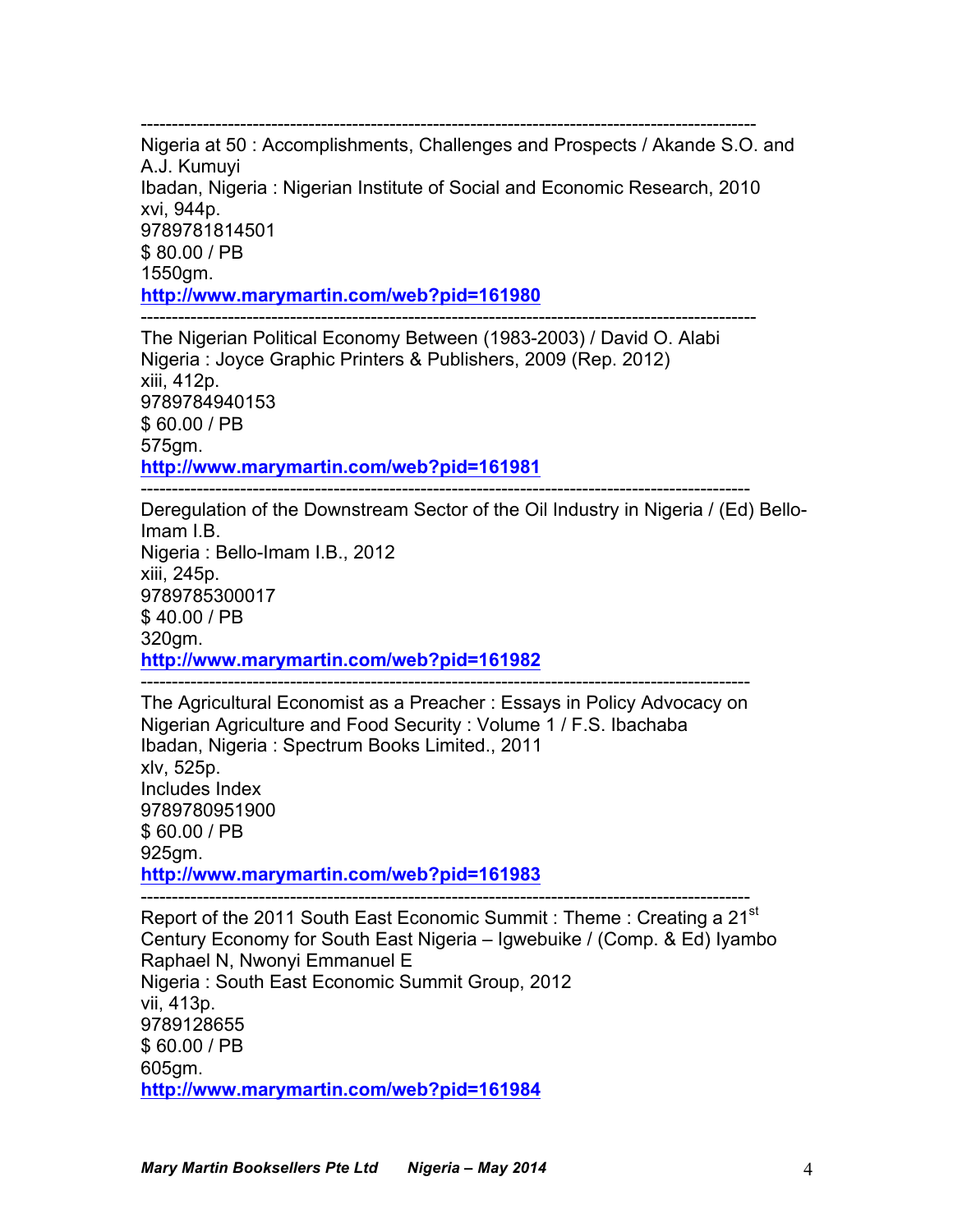-------------------------------------------------------------------------------------------------- 2012 Southeast Economic Summit Report Nigeria : South East Economic Summit Group, 2013 48p. \$ 20.00 / PB 205gm. **http://www.marymartin.com/web?pid=161985** --------------------------------------------------------------------------------------------------

The Nigerian Journal of Economic and Social Studies Vol.54, No.3/Nov 2012 Nigeria: The Nigerian Economic Society, 2012 387p.; 24cm. ISSN 0029-0092 \$ 30.00 /PB 224g. **http://www.marymartin.com/web?pid=161986** --------------------------------------------------------------------------------------------------

# **Education**

Technology, Educational Administration and National Development : Festschrift in Honour of Engineer Onyekwere Ikegwu Nwankwo / (Ed) Onyekwere Okpara, Ezechi Onyerionwu Ibadan, Nigeria : Kraft Books Limited., 2010 381p. 9789788425083 \$ 45.00 / PB 500gm. **http://www.marymartin.com/web?pid=161987** --------------------------------------------------------------------------------------------------

# **History**

Oyinade Odutola-Olurin : A Rare Gem / (Ed) Adetokunbo Lucas, Kayode **Ovediran** Ibadan, Nigeria : Bookbuilders/Editions Africa, 2014 187p. 978978921572 \$ 30.00 / PB 270gm. **http://www.marymartin.com/web?pid=161988** -------------------------------------------------------------------------------------------------- Events & Dates that Matter to Nigeria Vol.1. / (Ed) 'Dele Delani

Nigeria : Dele-Ade Constant Ventures, 2013 viii, 224p. 9789789315925 \$ 25.00 / PB 280gm. **http://www.marymartin.com/web?pid=161989**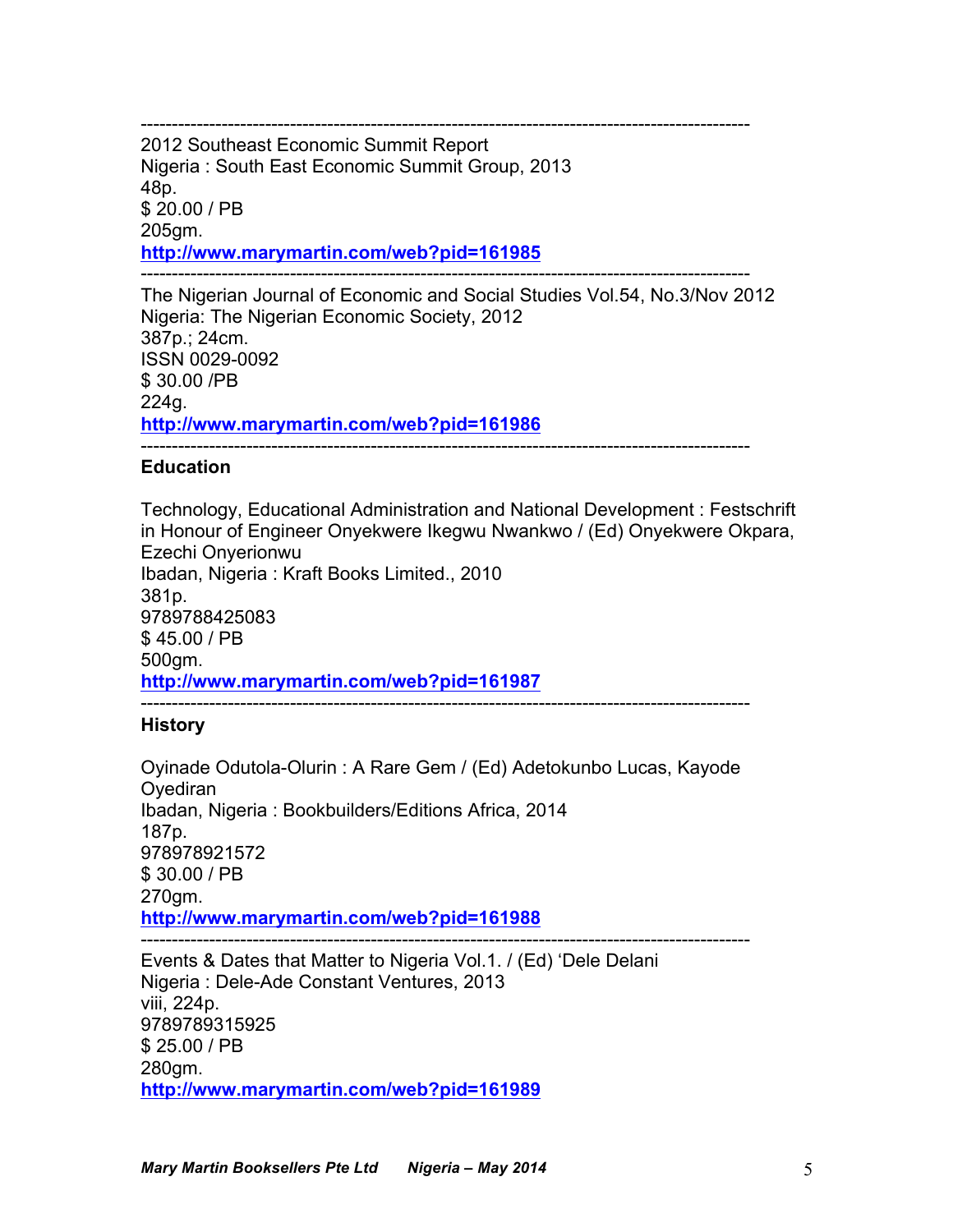-------------------------------------------------------------------------------------------------- My Secondary School Saga : Christ's School, Ado Ekiti 1947-1952 / Adelola Adeloye Nigeria : Bookbuilders/Editions Africa, 2013 vi, 200p. 9789789210336 \$ 30.00 / PB 290gm. **http://www.marymartin.com/web?pid=161990** --------------------------------------------------------------------------------------------------

Awo on the Nigerian Civil War / Obafemi Awolowo  $3^{\text{rd}}$  Ed Nigeria : John West Publications Ltd.,2013 x, 112p. 9781630140 \$ 20.00 / PB 210gm. **http://www.marymartin.com/web?pid=161991**

-------------------------------------------------------------------------------------------------- In the Wilderness of Life : The Travails and Triumphs of His Royal Highness Oba David Folagbade Olateru-Olagbegi III The Olowo of Owo Kingdom : An Autobiography Ibadan, Nigeria : University Press Plc.,2013 xii, 192p. 9789780697150 \$ 60.00 / PB 370gm. **http://www.marymartin.com/web?pid=161992**

-------------------------------------------------------------------------------------------------- The Life of James Pinson Labulo Davies : A Colossal of Victorian Lagos / Adeyemo Elebute Lagos, Nigeria : Kachifo Limited., 2013 xxxviii, 261p. 9789785205763 \$ 90.00 / HB 500gm. **http://www.marymartin.com/web?pid=161993**

-------------------------------------------------------------------------------------------------- First in her Class : The Biography of Professor Philomena Bolaji Ikulayo / Olusegun Olu-Osayomi Lagos : ASABA Communications Ltd., 2013 xxviii, 387p. 978078933108 \$ 90.00 / PB 620gm. **http://www.marymartin.com/web?pid=161994**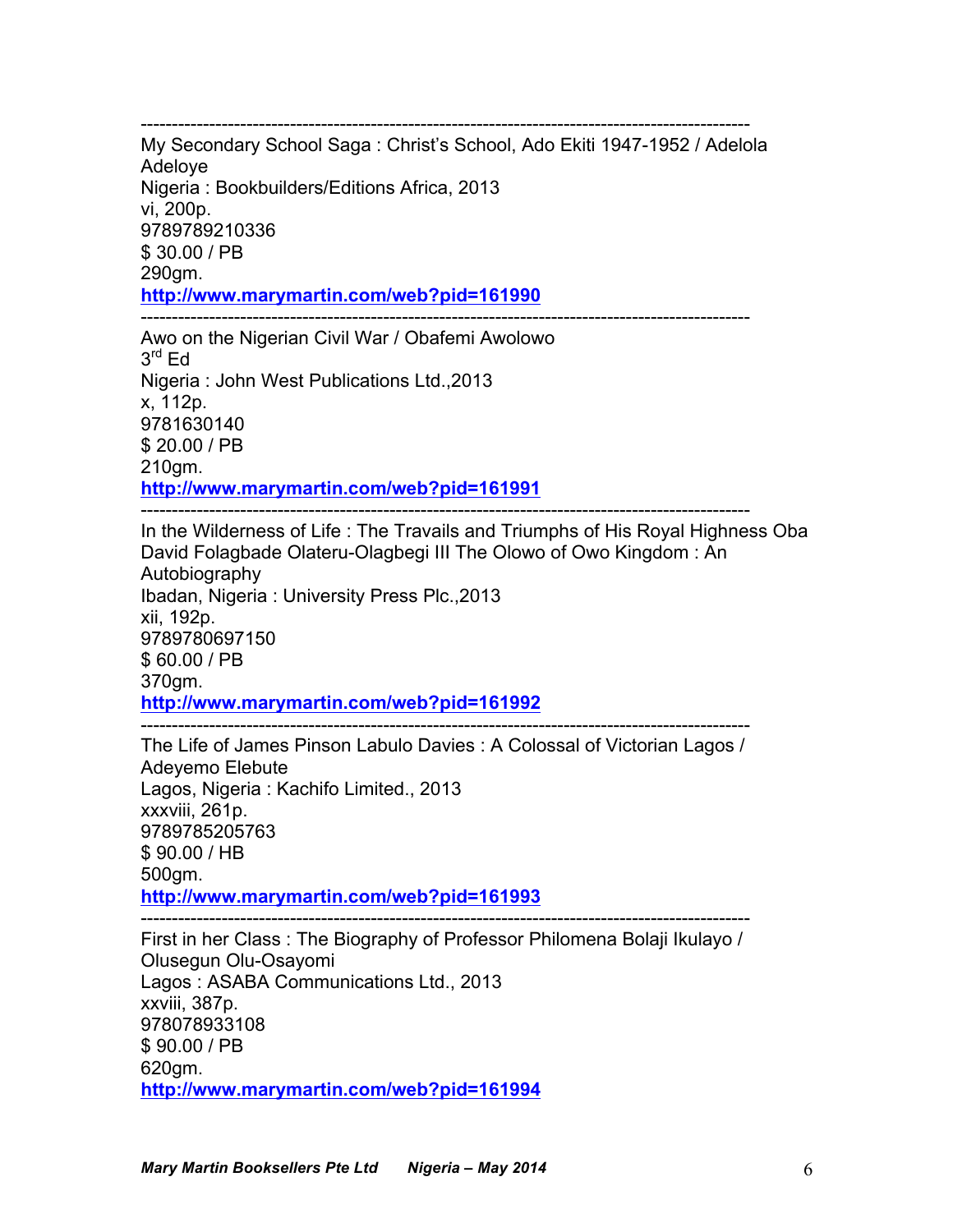-------------------------------------------------------------------------------------------------- Honour for Sale : An Insider Account of the Murder of Dele Giwa / Major Debo Basorun Ibadan, Nigeria : Bookcraft, 2013 xvi, 360p. 9789785162219 \$ 70.00 / PB NGN 3500 605gm.

**http://www.marymartin.com/web?pid=161995**

-------------------------------------------------------------------------------------------------- Politics without Bitterness : A Biography of Chief Barr. Olu Ogidan "Achieving God's Purpose" / AbdulHamid Yinko Bello Ibadan, Nigeria : Kraft Books Limited., 2013 xii, 218p. 9789789181339 \$ 25.00 / PB 305gm. **http://www.marymartin.com/web?pid=161996**

------------------------------------------------------------------------------------------------ 500 Remarkable Events in Nigeria's History 1960-2010 : Chronicle / Cyprian Enwefah Lagos, Nigeria : Janiobooks, 2012 391p. 9781478334859 \$ 140.00 / PB 970gm. **http://www.marymartin.com/web?pid=161997** ------------------------------------------------------------------------------------------------

2014 Nigerian National Diary : Nigeria 200 year Ago; Nigeria from 1999; Important Events of 2013 Lagos : Flashback Publishers Nig. Ltd., 2014  $1v<sub>1</sub>$ \$ 25.00/HB 470gm. **http://www.marymartin.com/web?pid=161998** ------------------------------------------------------------------------------------------------

**Law**

Law and Practice of the National Industrial Court / Bamidele Aturu Lagos : Hebron Publishing Co. Ltd, 2013 xlv, 429p. 9789789344550 \$ 80.00/ PB 560gm. **http://www.marymartin.com/web?pid=161999** ------------------------------------------------------------------------------------------------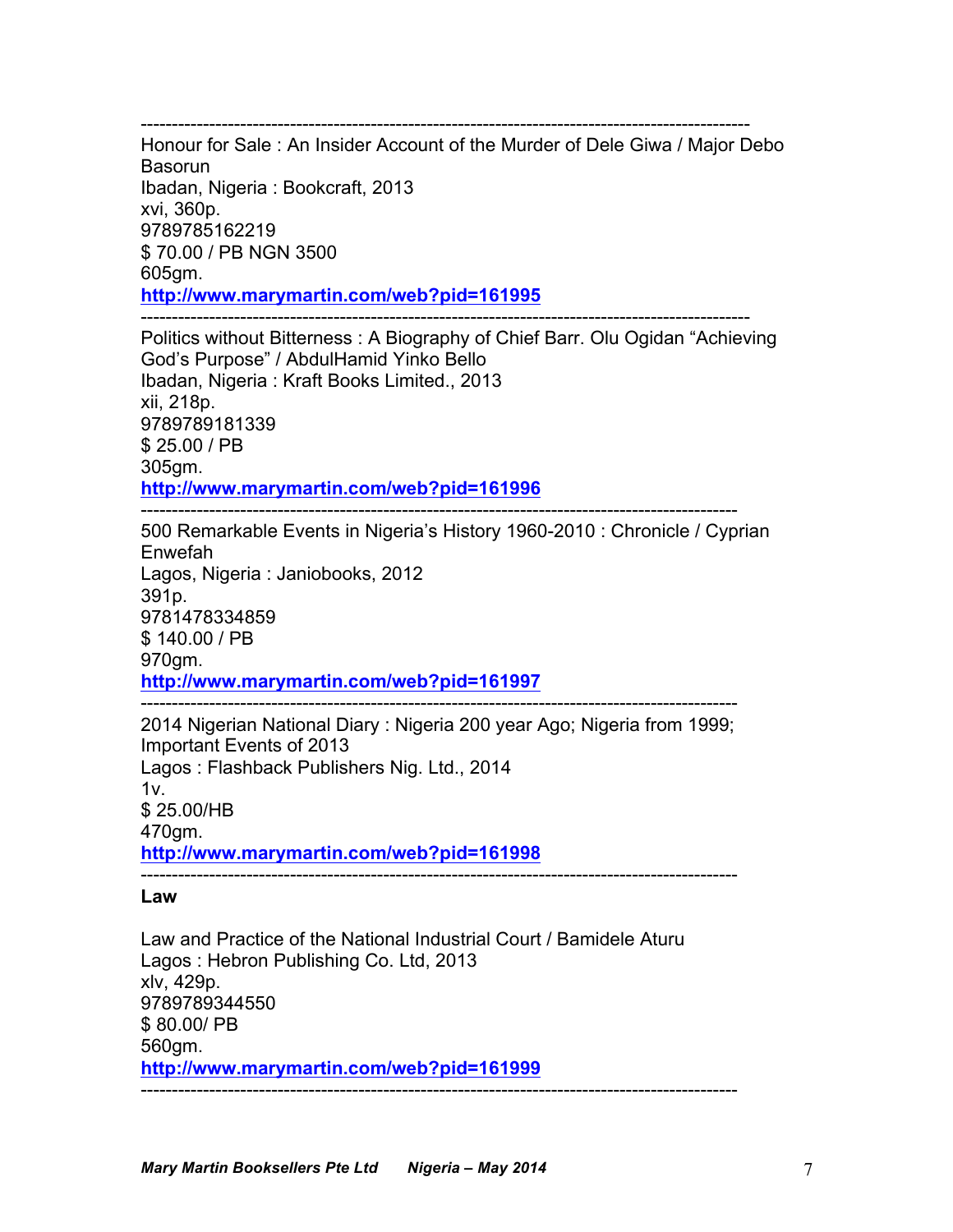Current Issues in Nigerian Business Law : Essays in Honour of Goodies Minabo Ibru / (Ed) Bimbo Atilola, Bankole Sodipo, Bimbo Ogunbanjo Lagos : Lagos Chamber of Commerce & Industry (LCCI) and Hybrid Consult, 2013 Xvi, 328p. 9789789365340 \$ 70.00 / PB 485gm. **http://www.marymartin.com/web?pid=162000** ------------------------------------------------------------------------------------------------

Corporate Governance and Group Dynamics / Fabian Ajogwu Lagos : Centre for Commercial Law Development, 2013 Xx, 420p. 9789789199546 \$ 225.00 / HB 775gm. **http://www.marymartin.com/web?pid=162001**

------------------------------------------------------------------------------------------------

Contempt of Court Cases Nigeria : LawLords Publications, 2013 Viii, 210p. 9789785195644 \$ 30.00 / PB 245gm. **http://www.marymartin.com/web?pid=162002**

The Land Use Act & Land Use Act (Title Documentation) Regulations, 2012 (Lagos State)  $3<sup>rd</sup>$  Ed. Nigeria : LawLords Publications, 2014 Vii, 45p. 9789783666154 \$ 10.00 / PB 65gm. **http://www.marymartin.com/web?pid=162003**

-----------------------------------------------------------------------------------------------

-----------------------------------------------------------------------------------------------

Women, Law and Human Rights : Global and National Perspectives / Joy Ngozi Ezeilo Nigeria : Acena Publishers, 2011 Xlix, 622p. 9782114510 \$ 100.00 / PB 945gm. **http://www.marymartin.com/web?pid=162004** -----------------------------------------------------------------------------------------------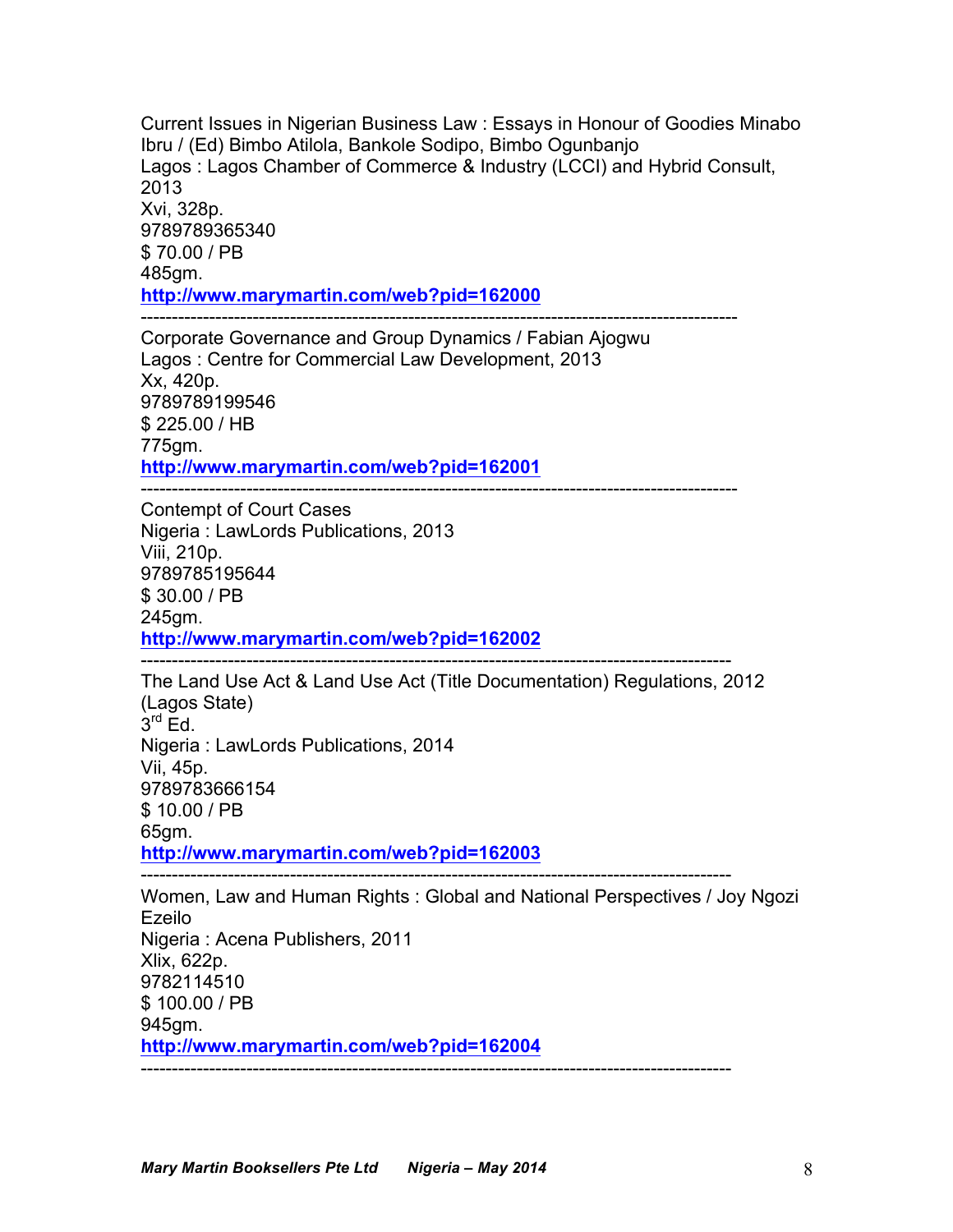Nigeria : A Century of Constitutional Evolution 1914-2014 / (Ed) Epiphany Azinge, Adejoke O. Adediran Lagos, Nigeria : Nigerian Institute of Advanced Legal Studies, 2013 Xxxix, 1126p. 9789788407904 \$ 300.00/ HB 1900gm. **http://www.marymartin.com/web?pid=162005** -----------------------------------------------------------------------------------------------

The Journal of Private and Property Law Vol.31. June 2013 Nigeria : Department of Private & Property Law, Faculty of Law, University of Lagos, 2013 V, 153p. ISSN : 0794-0424 \$ 30.00 / PB 300gm. **http://www.marymartin.com/web?pid=162006**

-----------------------------------------------------------------------------------------------

ADR : Alternative Dispute Resolution : Cases & Materials Nigeria : LawLords Publications, 2013 Viii, 360p. 9789785195699 \$ 30.00 / PB 385gm. **http://www.marymartin.com/web?pid=162007** -----------------------------------------------------------------------------------------------

Criminal Law of Lagos State : Cases & Commentaries Nigeria : LawLords Publications, 2013 X, 214p. 9789785195743 \$ 20.00 / PB 240gm. **http://www.marymartin.com/web?pid=162008**

Among Giants : Memoirs : Deans of the Faculty of Law, University of Lagos (1962-2012) / Great Nwakaibeya, Vange Begha, Tola Onayemi Nigeria : Primus, an Imprint of MIJ Professional Publishers Limited., 2013 Xiii, 418p. 9789789351411 \$ 60.00 / PB 645gm. **http://www.marymartin.com/web?pid=162009** -----------------------------------------------------------------------------------------------

-----------------------------------------------------------------------------------------------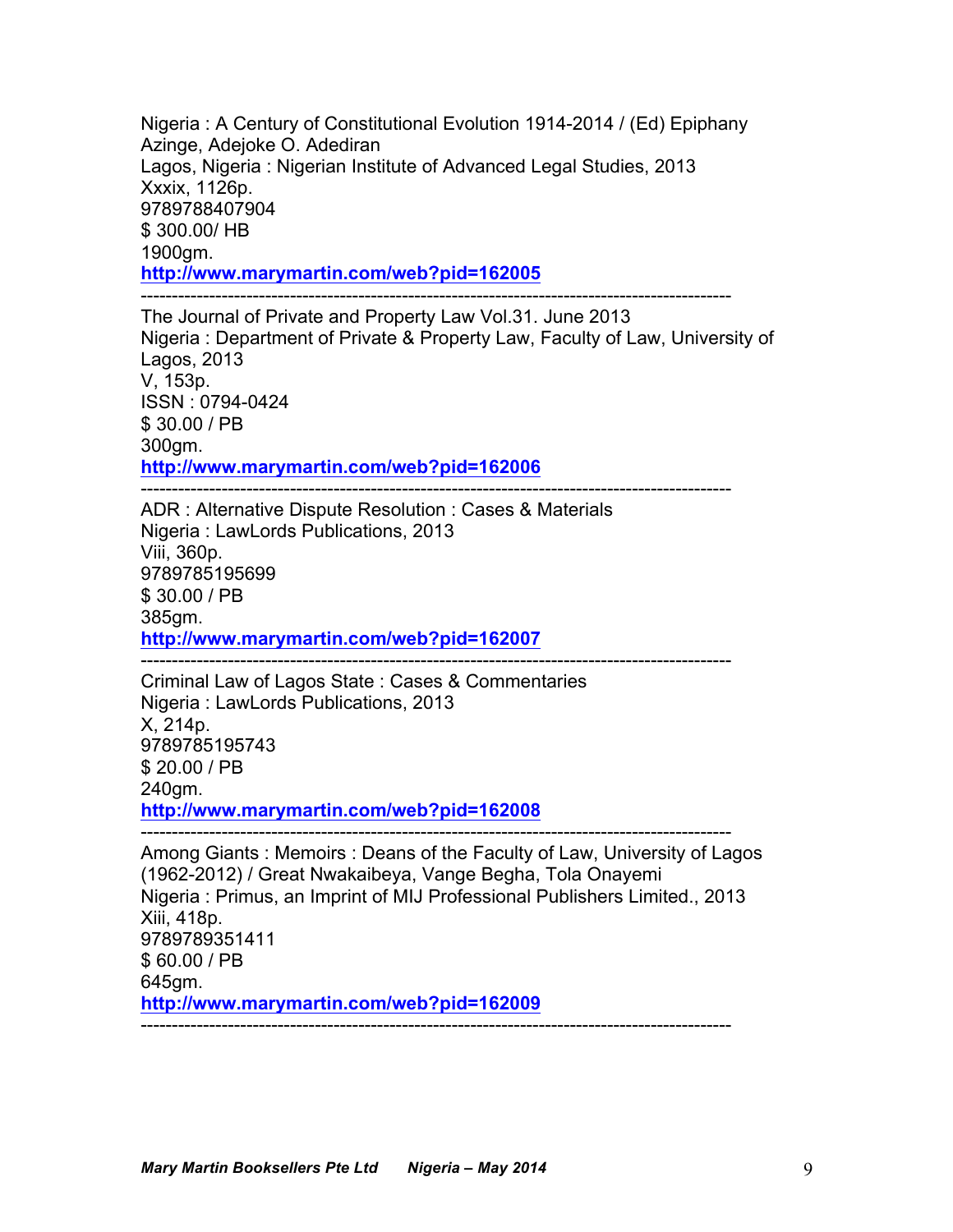Practical Approach to Law of Real Property in Nigeria / Imran Oluwole Smith Rev. Ed. Nigeria : Ecowatch Publications (Nigeria) Limited., 2013 ciii, 865p. 9789789345946 Real Property – Nigeria – Study and Teaching (Higher) Land Tenure – Law and Legislation – Nigeria Conflict of Laws – Property – Nigeria \$ 200.00 / HB 1890gm. **http://www.marymartin.com/web?pid=162010** ----------------------------------------------------------------------------------------------- Reflections on the Nigerian Electoral System Volume I : Essays in Honour of Hon. Justice Muhammadu Lawal Uwais / (Eds) Abiodun I. Layonu, Akeem A.O. Adekunbi Ibadan, Nigeria : First Law Concept., 2012 xx, 293p. 9789789228256 \$ 100.00/ HB

765gm.

**http://www.marymartin.com/web?pid=162011**

-----------------------------------------------------------------------------------------------

Fair Hearing / Fabian Ajogwu Lagos, Nigeria : Centre for Commercial Law Development (CCLD)., 2010 xxii, 166p. 9789789128044 \$ 75.00 / HB 405gm. **http://www.marymartin.com/web?pid=162012**

-----------------------------------------------------------------------------------------------

Law & Society / Fabian Ajogwu Lagos, Nigeria : Centre for Commercial Law Development (CCLD)., 2013 xxx, 325p. 9789789366200 \$ 120.00 / HB 785gm. **http://www.marymartin.com/web?pid=162013** -----------------------------------------------------------------------------------------------

Principles of Civil Procedure in Nigeria / D.I. Efevwerhan  $2^{nd}$  Ed. Enugu, Nigeria : Snaap Press Ltd., 2013 lxxiv, 668p. 9789789102532 \$ 90.00 / PB 765gm. **http://www.marymartin.com/web?pid=162014**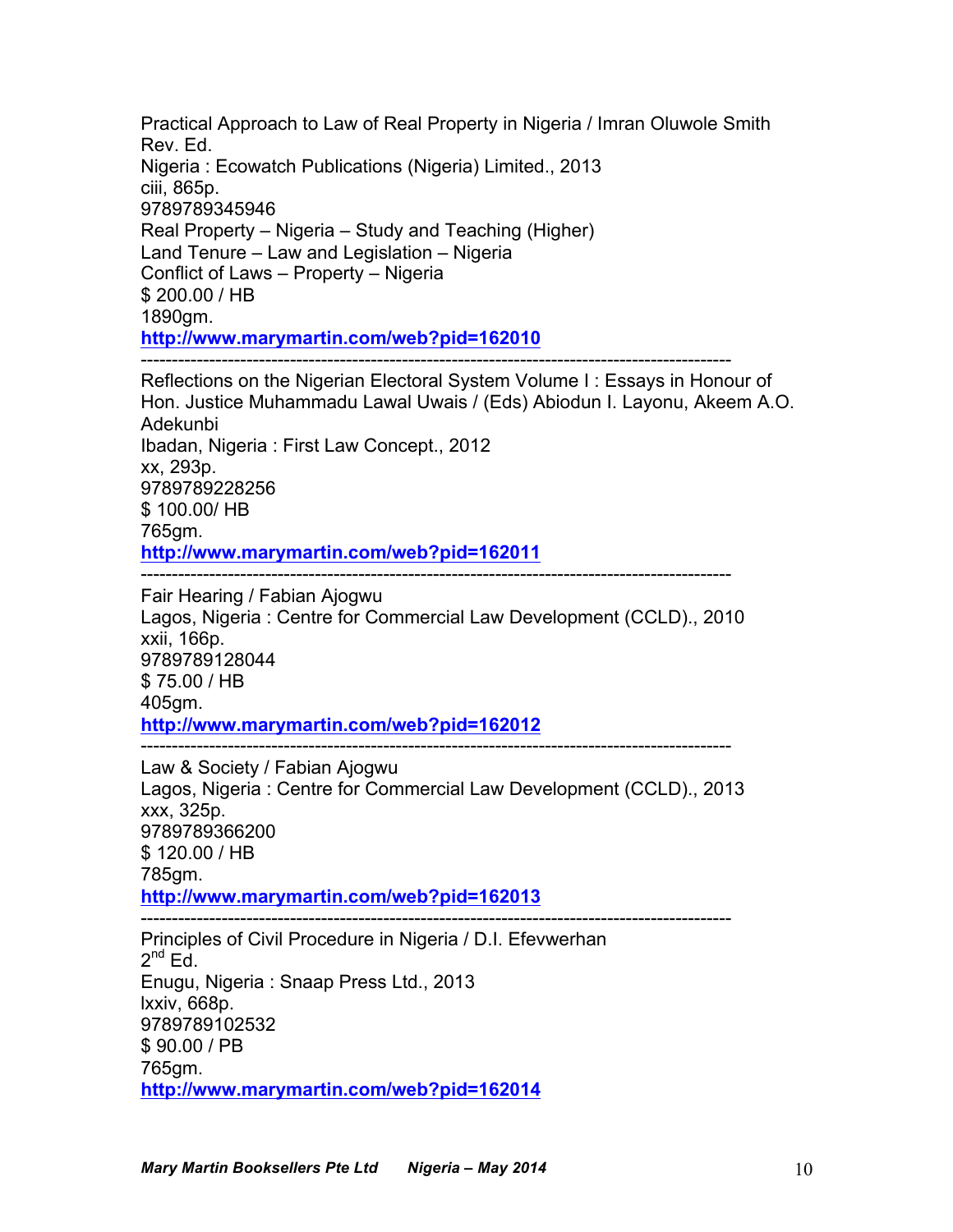----------------------------------------------------------------------------------------------- Practice and Procedure of Criminal Litigation in Nigeria / Yahya Duro Uthman Hambai Nigeria : Feat Print and Publish Limited., 2013 lxxxvi, 785p. 9789789295531 \$ 90.00 / PB 1050gm. **http://www.marymartin.com/web?pid=162015** -----------------------------------------------------------------------------------------------

Casebook on Labour and Employment Law (1995-2013) / Olumide Babalola Lagos : Neotico Repertum Inc., 2014 xliii, 428p. 9789789370610 \$ 200.00 / HB 1010gm. **http://www.marymartin.com/web?pid=162017**

----------------------------------------------------------------------------------------------- Intellectual Property and Development : Perspectives of African Countries /(Ed) Epiphany Azinge, Helen Chuma-Okoro Lagos, Nigeria : Nigerian Institute of Advanced Legal Studies, 2013 xxx, 527p. 9789788407881 \$ 100.00 / PB 660gm. **http://www.marymartin.com/web?pid=162018** -----------------------------------------------------------------------------------------------

Comparative Abortion Jurisprudence : Reproductive Rights Paradigm / Funminiyi Adeleke Nigeria : Stirling-Horden Publishers Ltd., 2013 xxvi, 352p. 9789780322922 \$ 40.00 / PB 540gm.

**http://www.marymartin.com/web?pid=162019**

Taxation of Electronic Commerce in Nigeria / D.A. Ariyoosu Nigeria : Stirling-Horden Publishers Ltd., 2014 xvii, 114p. 9789780323035 \$ 40.00 / PB 200gm. **http://www.marymartin.com/web?pid=162020** -----------------------------------------------------------------------------------------------

-----------------------------------------------------------------------------------------------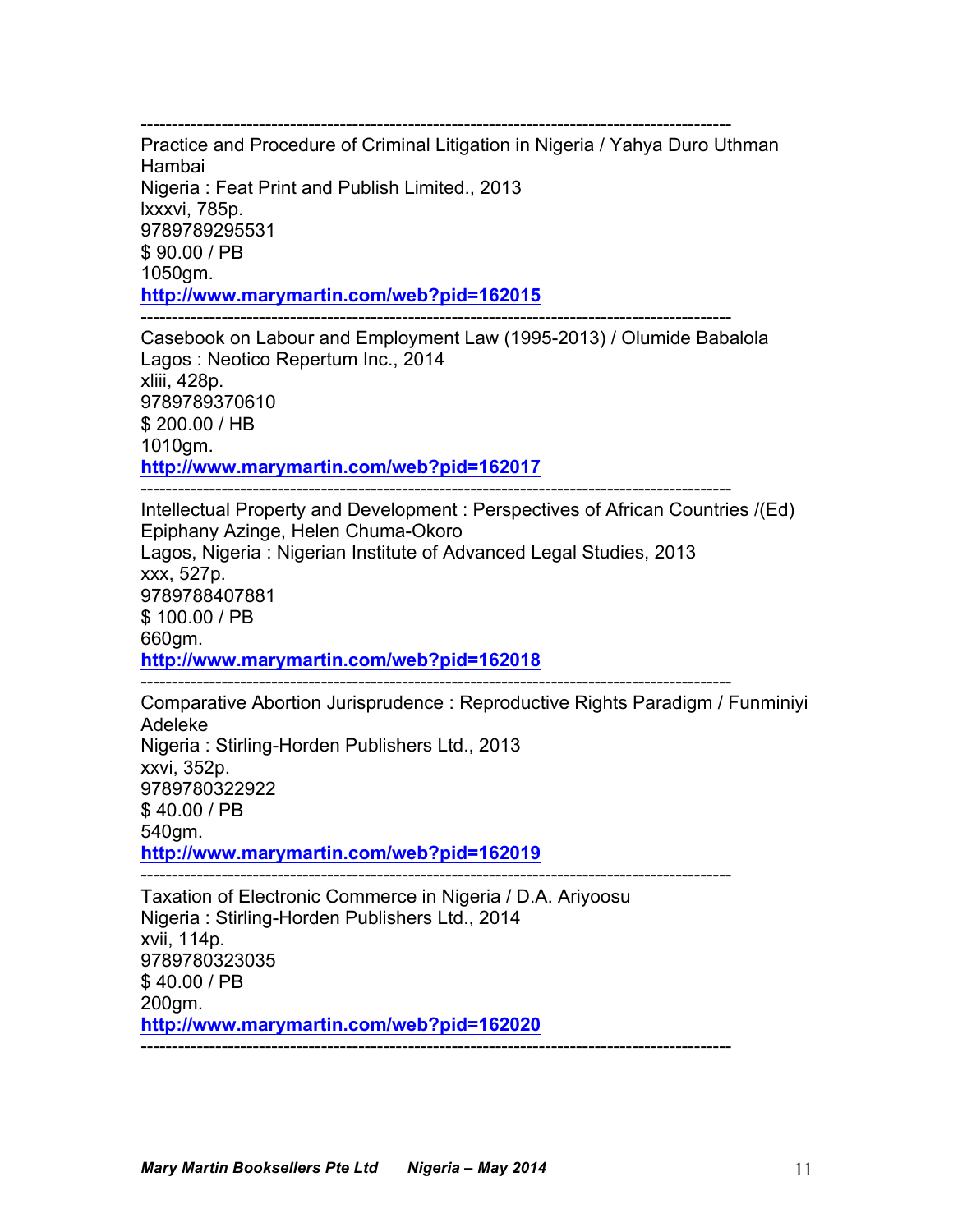Practical Approach to Chieftaincy Matters in Nigeria / A.M. Adebayo Lagos, Nigeria : Princeton Publishing Co., 2013 xxii, 218p. 9789785218206 \$ 36.00 / PB 380gm. **http://www.marymartin.com/web?pid=162021** -----------------------------------------------------------------------------------------------

University of Ibadan Faculty of Law Journal Vol.2. No.2. November 2012 Nigeria : Ibadan University Press, 2012  $1v$ \$ 40.00 / PB 385gm. **http://www.marymartin.com/web?pid=162022** -----------------------------------------------------------------------------------------------

NIALS Journal of Law and Gender : Maiden Edition (2013) / (Ed) Epiphany **Azinge** Lagos, Nigeria : Nigerian Institute of Advanced Legal Studies, 2013 xii, 137p. \$ 50.00 / PB 205gm. **http://www.marymartin.com/web?pid=162023**

-----------------------------------------------------------------------------------------------

The Journal of International Law and Diplomacy Vol.1. No.1. 2013 Nigeria : Jurisprudence and International Law Department, Faculty of Law, University of Lagos, 2013

315p. \$ 30.00 / PB 420gm. **http://www.marymartin.com/web?pid=162024**

----------------------------------------------------------------------------------------------- NIALS Annual Survey of Nigerian Law (2012) / (Ed) Epiphany Azinge Lagos, Nigeria : Nigerian Institute of Advanced Legal Studies, 2013 xxiii, 273p. Maiden Edition \$ 50.00 / PB 355gm. **http://www.marymartin.com/web?pid=162025** -----------------------------------------------------------------------------------------------

NIALS Maritime Law Journal Vol.1. 2013 : Maiden Edition / (Ed) Epiphany Azinge Lagos, Nigeria : Nigerian Institute of Advanced Legal Studies, 2013 xvii, 170p. \$ 50.00 / PB 255gm. **http://www.marymartin.com/web?pid=162026** -----------------------------------------------------------------------------------------------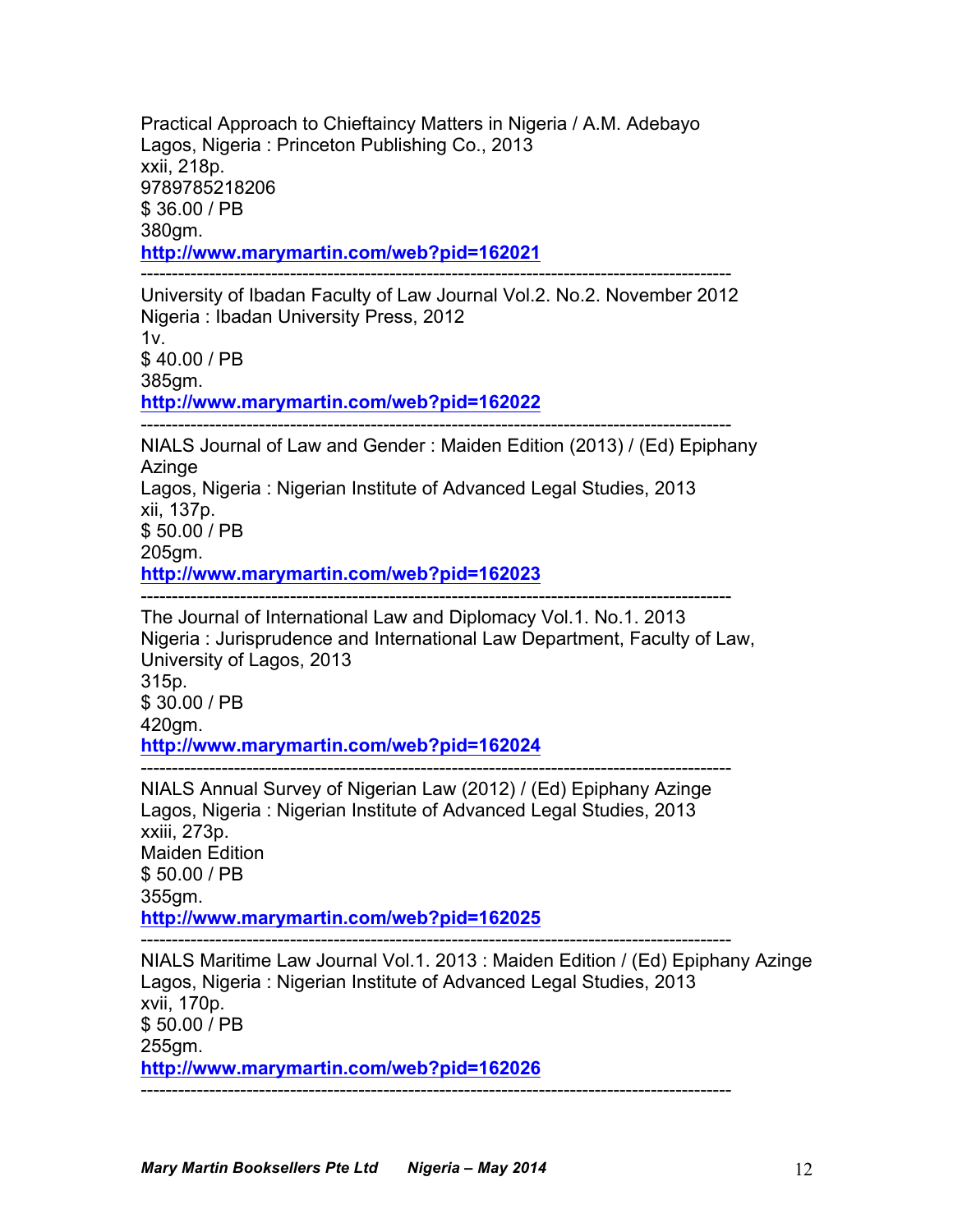NIALS Journal of Constitutional Law :Maiden Edition / (Ed) Epiphany Azinge Lagos, Nigeria : Nigerian Institute of Advanced Legal Studies, 2013 xxiii, 331p. \$ 50.00 / PB 485gm. **http://www.marymartin.com/web?pid=162027** -----------------------------------------------------------------------------------------------

NIALS Journal of Air and Space Law : Maiden Edition (2013) / (Ed) Epiphany Azinge Lagos, Nigeria : Nigerian Institute of Advanced Legal Studies, 2013 xiv, 230p. \$ 50.00 / PB 305gm. **http://www.marymartin.com/web?pid=162028**

----------------------------------------------------------------------------------------------- The Nigerian Journal of Public Law Vol.2/2013 Nigeria: University of Lagos, 2013 295p.; 22cm. \$ 20.00 / PB 354g. **http://www.marymartin.com/web?pid=162029**

## **Literature**

100 Years Around Port Harcourt / (Ed) Koko Kalango, Titi Horsfall Port Harcourt, Nigeria : Rainbow Publishers Ltd., 2014 ix, 77p. 9789789390120 \$ 10.00 / PB 135gm. **http://www.marymartin.com/web?pid=162030** -----------------------------------------------------------------------------------------------

-----------------------------------------------------------------------------------------------

The Savannah Review Vol.2. November 2013 Ilorin, Nigeria : Kwara State University Press, 2013 ISSN : 2315-5523 Published Twice Yearly in November and May \$ 20.00 / PB 200gm.

Publication of the College of Humanities and Social Sciences, Kwara State University. On African Literature **http://www.marymartin.com/web?pid=162031**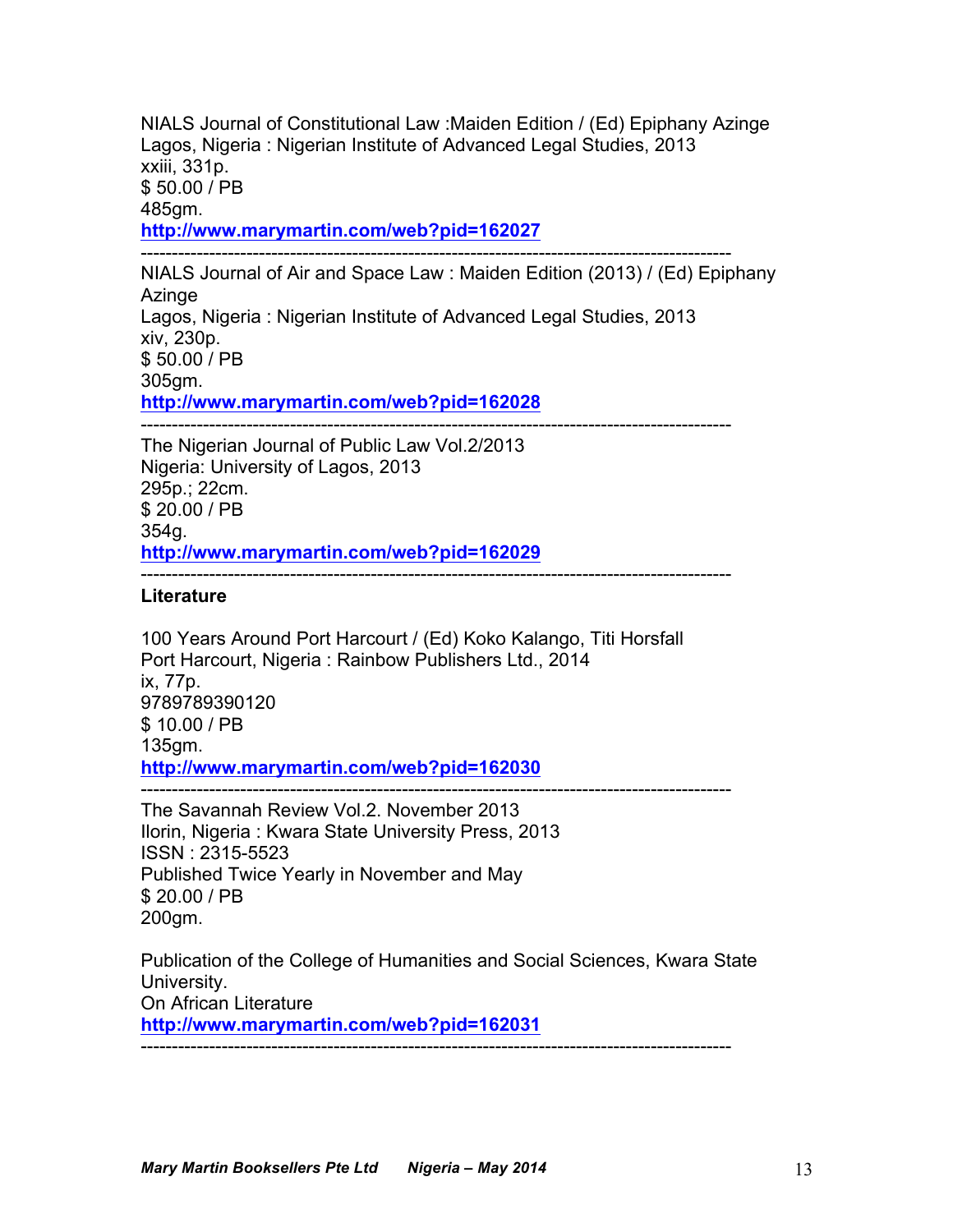Across the Arc : Poems / Kayode Are Ibadan : University Press Plc., 2014 x, 85p. 9789780698218 \$ 18.00/ PB 150gm. **http://www.marymartin.com/web?pid=162032** -----------------------------------------------------------------------------------------------

Salient Whispers : Poems / J.C.P. Christopher Ibadan, Nigeria : Kraft Books Limited., 2014 100p. 9789789181513 \$ 10.00 / PB 145gm. **http://www.marymartin.com/web?pid=162033** -----------------------------------------------------------------------------------------------

The Example of Shakespeare and Other Essays / JP Clark Ibadan, Nigeria : University Press Plc., 2013 xii, 301p. Includes Index 9789780696108 \$ 18.00 / PB 360gm. **http://www.marymartin.com/web?pid=162034**

Sieged / Adamu Kyuka Usman Ibadan, Nigeria : University Press Plc., 2012 v, 192p. 9789780696863 \$ 18.00 / PB 235gm.

Winner : ANA Jacaranda Prize for Prose, 2011 **http://www.marymartin.com/web?pid=162035**

-----------------------------------------------------------------------------------------------

-----------------------------------------------------------------------------------------------

How to be a Nigerian / Peter Enaharo Reprint of 1966 Ed. Nigeria : Mosuro Publishers, 2014 88p. 9789783786172 \$ 10.00 / PB 110gm. **http://www.marymartin.com/web?pid=162036** -----------------------------------------------------------------------------------------------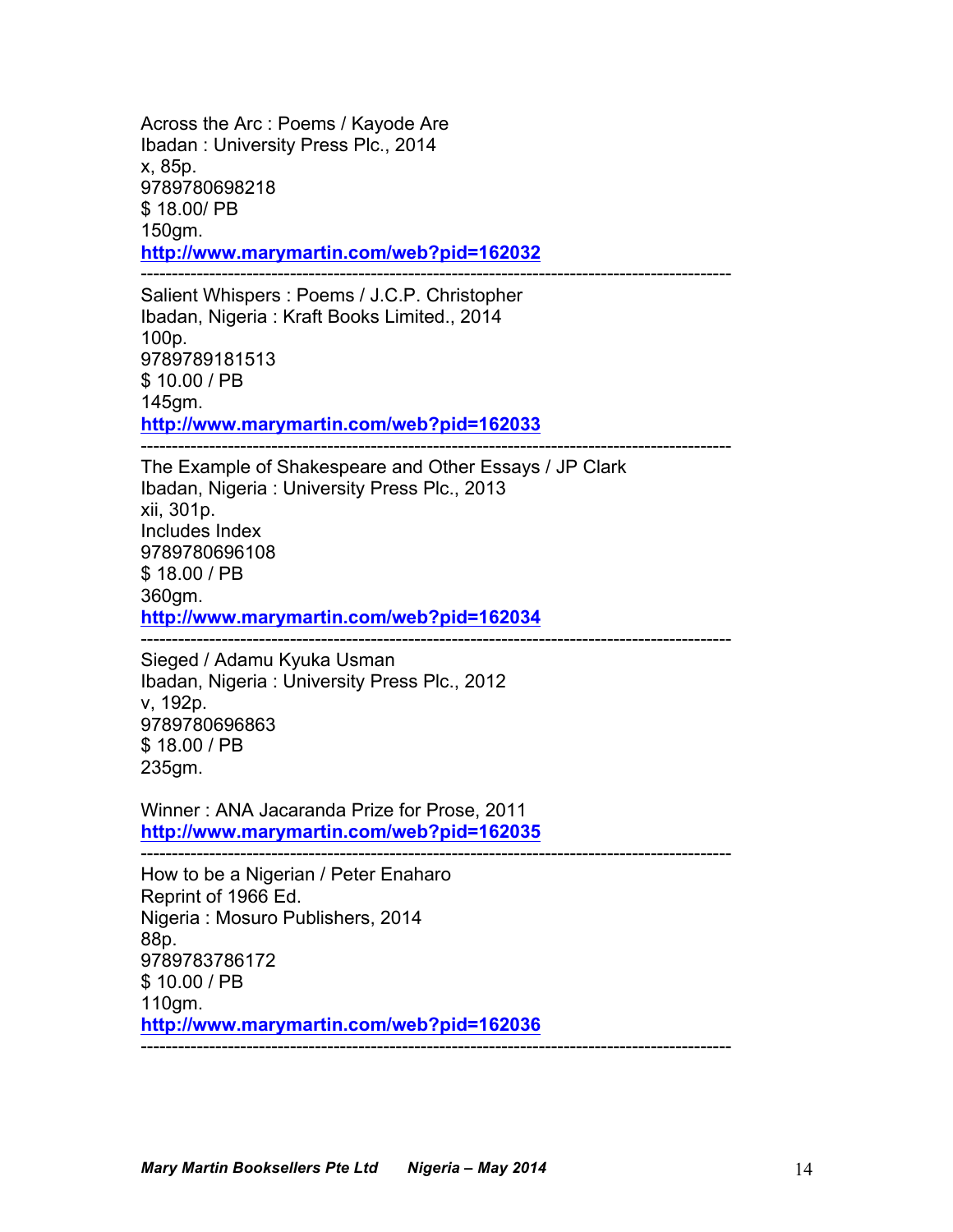Katanfuru : Who are (they/we) African? : Some Memorable Quotes / Sophie B. Oluwole Nigeria : CEFACAD, 2011 20p. \$ 10.00/ PB 10gm. **http://www.marymartin.com/web?pid=162039** -----------------------------------------------------------------------------------------------

Maren's Family : Drama / Femi Onileagbon Lagos : Onileagbon's Sight and Sound., 2014 40p. 9789789388493 \$ 10.00 /PB 60gm. **http://www.marymartin.com/web?pid=1620 http://www.marymartin.com/web?pid=162037** -----------------------------------------------------------------------------------------------

Alapata Apata : A Play for Yorubafonia, Class for Xenophiles / Wole Soyinka Ibadan, Nigeria : Bookcraft, 2011 183p. 9789788135951 \$ 20.00 / PB 215gm. **http://www.marymartin.com/web?pid=162038** -----------------------------------------------------------------------------------------------

Dance of the River Song / J Obii J Nwachukwu-Agbada Ibadan, Nigeria : University Press Plc., 2012 333p. 9789780696870 \$ 18.00 / PB 355gm. **http://www.marymartin.com/web?pid=162040** -----------------------------------------------------------------------------------------------

The Death of Eternity / Adamu Kyuka Usman Ibadan, Nigeria : University Press Plc., 2012 400p. 9789780696979 \$ 24.00/ PB 460gm. **http://www.marymartin.com/web?pid=162041** -----------------------------------------------------------------------------------------------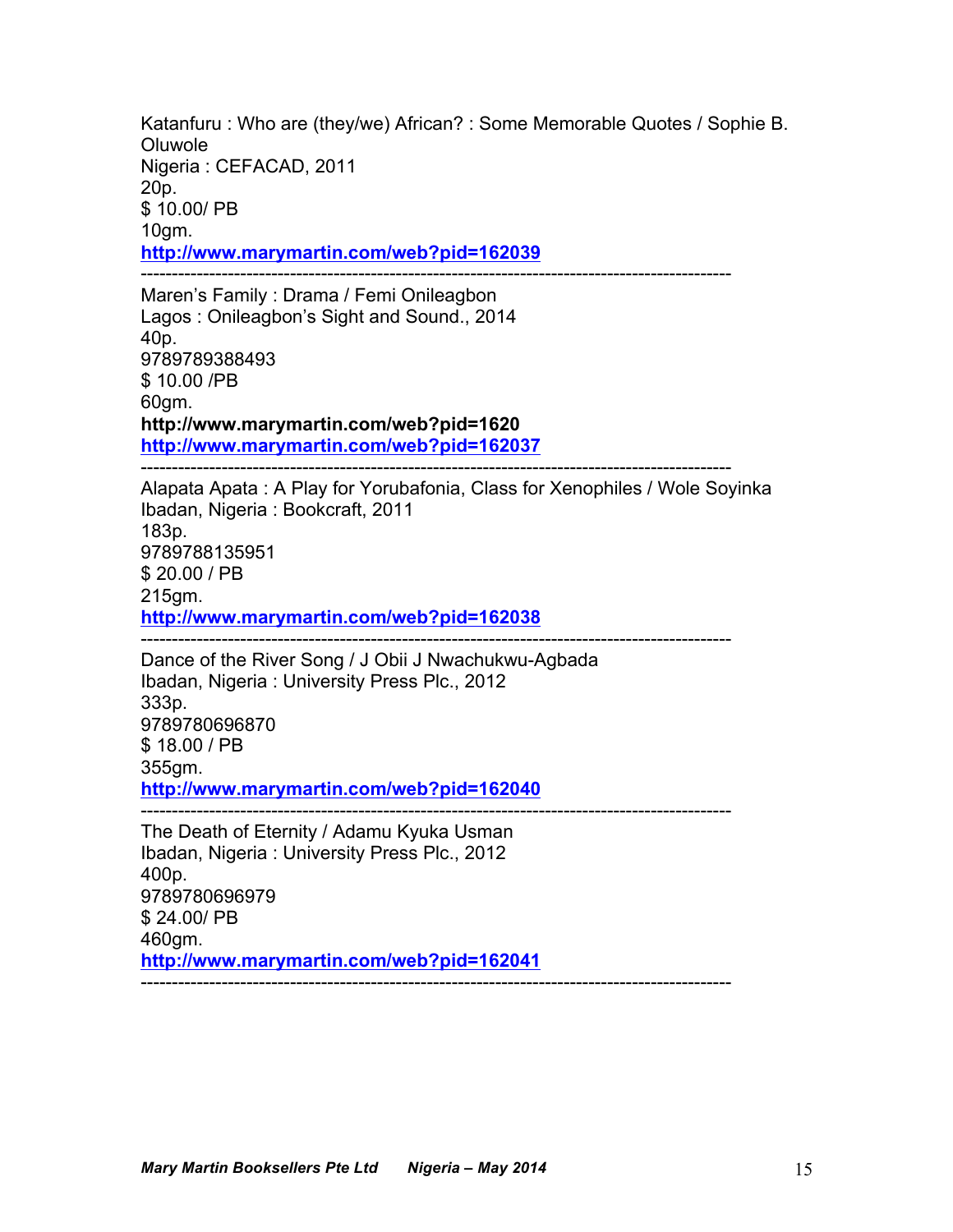Writing the Female Image in African Fiction / (Ed) Sophia Obiajulu Ogwude Ibadan, Nigeria : Ibadan University Press, 2013 319p. Includes Index 9789788456452 \$ 40.00 / PB 420gm. **http://www.marymartin.com/web?pid=162042** ----------------------------------------------------------------------------------------------

Whirlwind of Metamorphosis : Kidnapping, Cultism and Family Tribulations in Nigeria / Vincent Anioke Enugu, Nigeria : Acena Publishers, 2014 547p. 9782114731 \$ 50.00 / PB 655gm. **http://www.marymartin.com/web?pid=162043**

Esiabi Irobi's Drama and the Postcolony : Theory and Practice of Postcolonial Performance / Isidore Diala Nigeria : Kraft Books Limited., 2014 316p. Includes Index 9789789181131 \$ 50.00 / PB 435gm. **http://www.marymartin.com/web?pid=162044**

The Two Sisters and 3 Other Plays / JP Clark Ibadan : University Press Plc., 2013 165p. 9789780697068 \$ 18.00 / PB 200gm. **http://www.marymartin.com/web?pid=162045**

----------------------------------------------------------------------------------------------

----------------------------------------------------------------------------------------------

----------------------------------------------------------------------------------------------

The Ballot and the Sanctuary / Emmanuel Isuku Ibadan : University Press Plc., 2014 vi, 84p. 9789780699307 \$ 10.00/ PB 100gm. **http://www.marymartin.com/web?pid=162046** ----------------------------------------------------------------------------------------------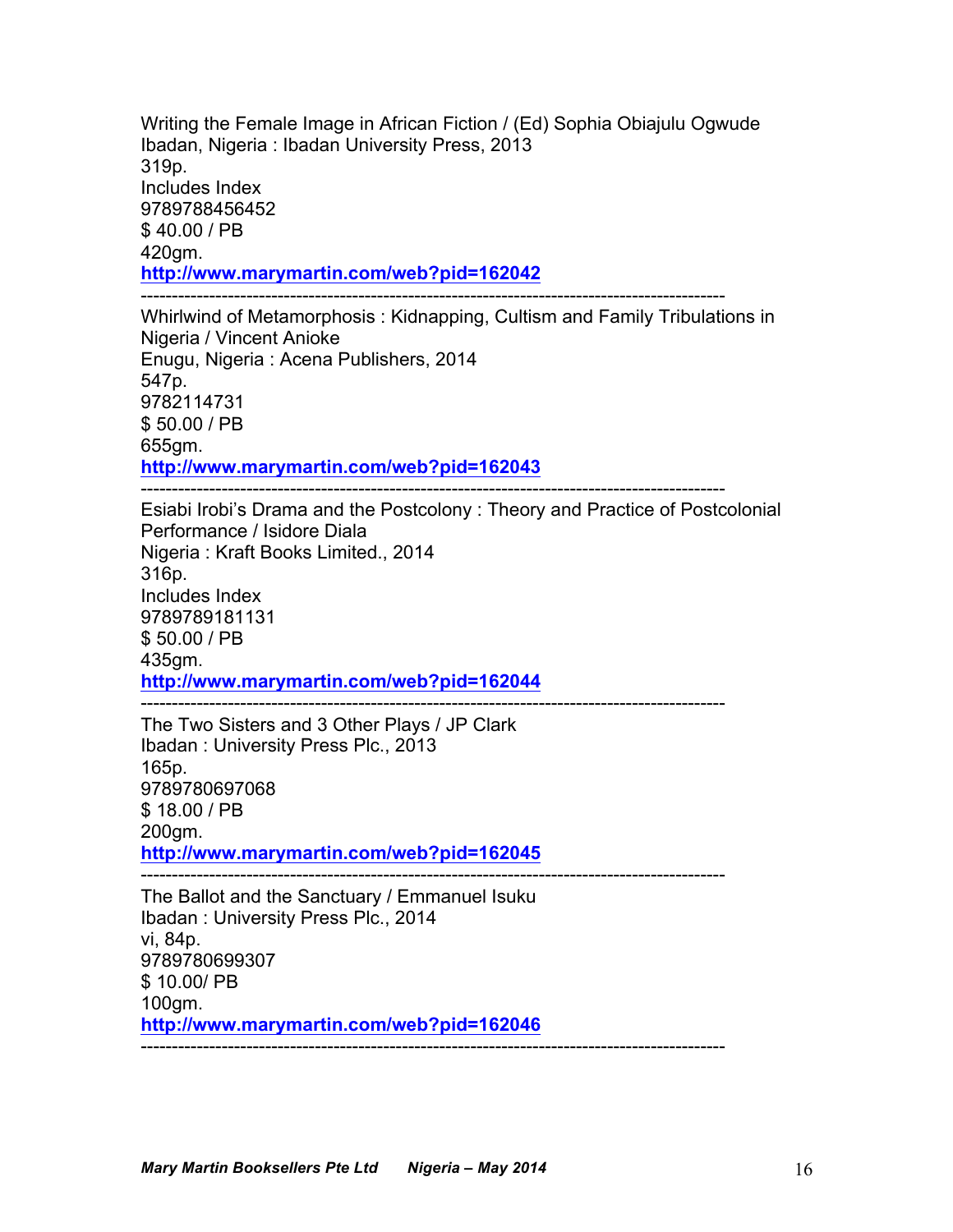Sweet Taste of Shame : A Play / Elaigwu Ameh Ibadan : University Press Plc., 2014 ix, 84p. 9789780699529 \$ 10.00 / PB 105gm. **http://www.marymartin.com/web?pid=162047** ----------------------------------------------------------------------------------------------

Love is Power, or Something like that : Stories / A Igobi Barrett Nigeria : Farafina by Kachifo Limited., 2013 199p. 9789785072693 \$ 30.00 / PB 245gm. **http://www.marymartin.com/web?pid=162048**

----------------------------------------------------------------------------------------------

The Lone Piper and the Birds' Case / Adamu Kyuka Usman Ibadan, Nigeria : University Press Plc., 2012 115p. 9789780694128 \$ 18.00 / PB 155gm. **http://www.marymartin.com/web?pid=162049** ----------------------------------------------------------------------------------------------

Daughters who walk this path : A Novel / Yejide Kilanko Lagos, Nigeria : Farafina by Kachifo Limited., 2012 316p. 9789785205855 \$ 50.00 / PB 250gm. **http://www.marymartin.com/web?pid=162050**

---------------------------------------------------------------------------------------------- Naija Stories : Of Tears and Kisses, Heroes and Villains Nigeria : NS Publishing Ltd., 2012 256p. 9780615613550 445gm. \$ 50.00 / PB **http://www.marymartin.com/web?pid=162051** ----------------------------------------------------------------------------------------------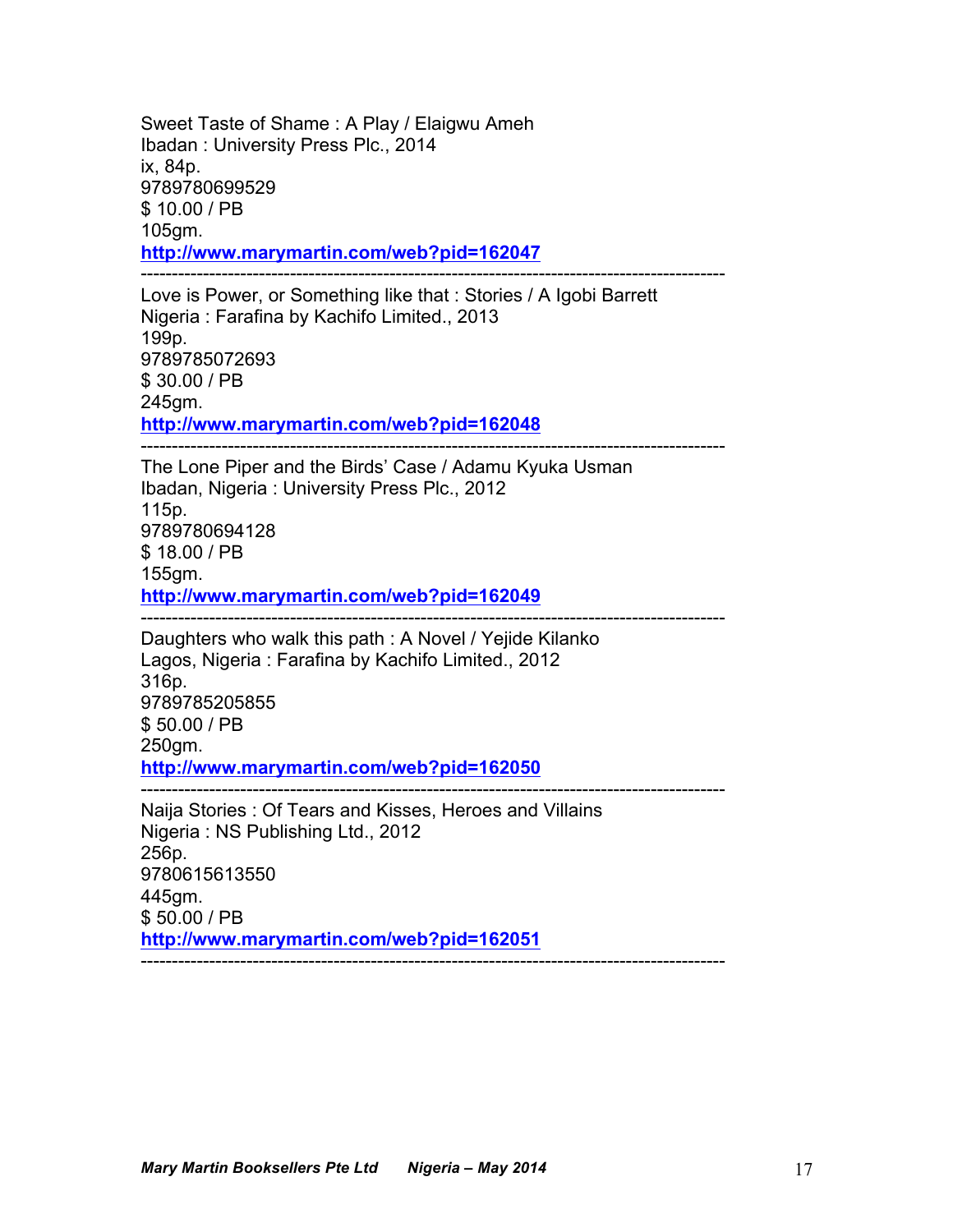Nigerian Journal of Oral Literature No.1. August 2013 Abraka, Nigeria : Department of English and Literary Studies, Delta State University, 2013 xvi, 185p. ISSN : 1595-1715 \$ 30.00 / PB 270gm. **http://www.marymartin.com/web?pid=162052** ----------------------------------------------------------------------------------------------

The Stolen Years / I. Izegbuwa Lagos, Nigeria : LifeChoice Publishing Limited., 2012 118p. 9789785068610 \$ 15.00 / PB 180gm. **http://www.marymartin.com/web?pid=162053**

----------------------------------------------------------------------------------------------

This Wonderful Life ( A Collection of Short Stories) / Edozie Udeze Nigeria : Concept Publications Limited for Centre for Black and African Arts and Civilization (CBAAC)., 2011 viii, 160p. 9789788406792 \$ 10.00 / PB 135gm. **http://www.marymartin.com/web?pid=162054** ----------------------------------------------------------------------------------------------

Leveraging on Indigenous African Culture and Artistic Creativity for Development : Legacies of Ambassador Segun Olusola / Kunle Filani Lagos, Nigeria : Centre for Black and African Arts and Civilization (CBAAC), 2014 24p. 9789789326723 CBAAC Occasional Monograph Series No.28 \$ 10.00 / PB 45gm. **http://www.marymartin.com/web?pid=162055** ----------------------------------------------------------------------------------------------

The Split Image / Bode Lucas Nigeria : Stirling-Horden Publishers Ltd., 2014 107p. 9789780323059 \$ 12.00 / PB 185gm. **http://www.marymartin.com/web?pid=162056** ----------------------------------------------------------------------------------------------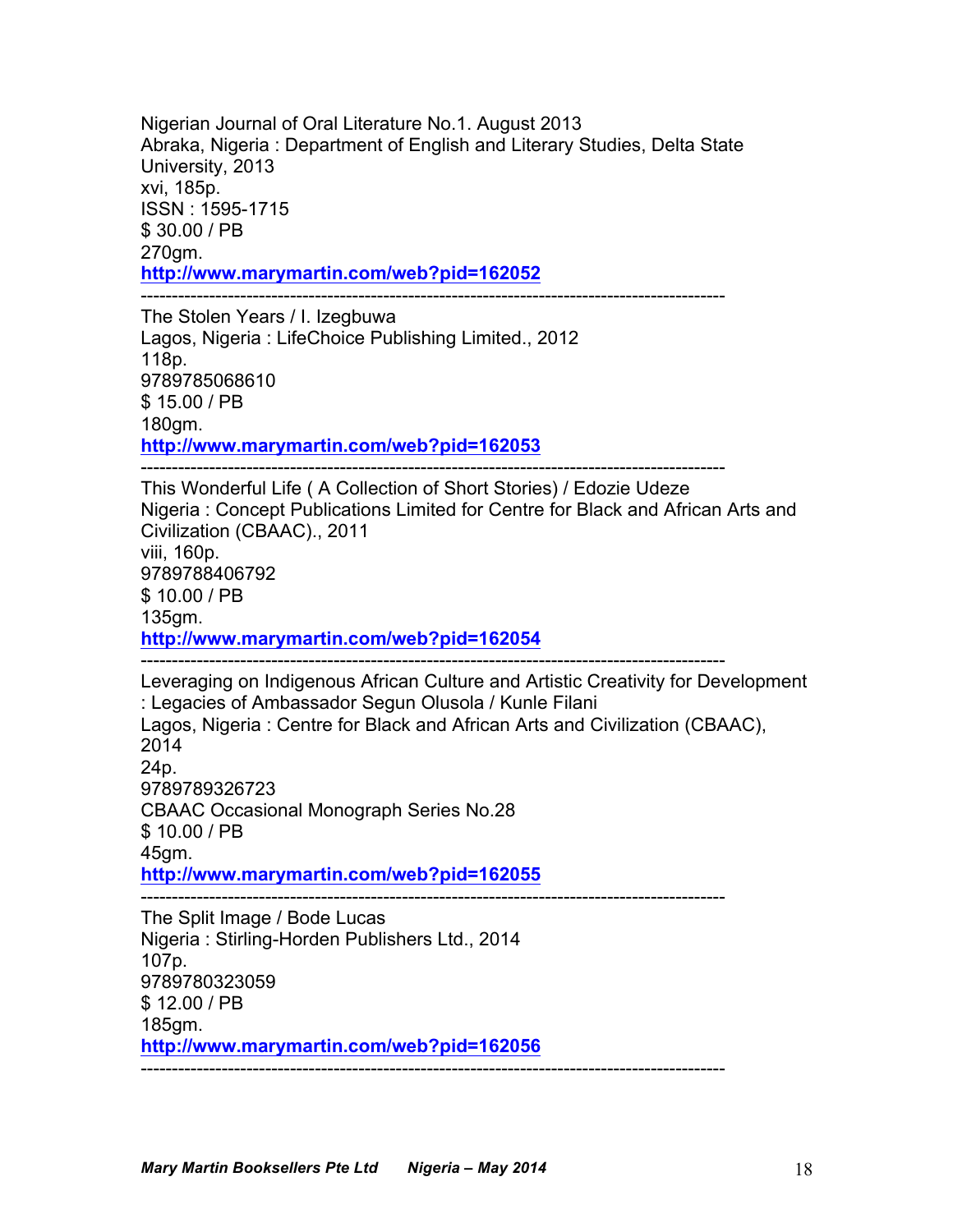The Fall of Silence / Inyang E. Ekwo Lagos, Nigeria : Jemie Books, 2013 ii, 335p. 9789789316199 \$ 20.00 / PB 415gm. **http://www.marymartin.com/web?pid=162057** ----------------------------------------------------------------------------------------------

The Wedding : Drama / Angus Obinna Chukwuka Nigeria : Kraft Books Limited., 2014 99p. 9789789181643 \$ 10.00 / PB 145gm. **http://www.marymartin.com/web?pid=162058** ----------------------------------------------------------------------------------------------

Destinies of Life : Fiction / Asabe K. Usman Nigeria : Kraft Books Limited., 2014 114p. 9789789181612 \$ 10.00 / PB 170gm. **http://www.marymartin.com/web?pid=162059** ----------------------------------------------------------------------------------------------

Legend of the Kings : Drama / Prince Ib'Oriaku Nigeria : Kraft Books Limited., 2014 187p. 9789789181681 \$ 12.00 / 255gm. **http://www.marymartin.com/web?pid=162060**

---------------------------------------------------------------------------------------------- Reflections of Sunshine and Other Stories / Kelechi Njoku [et.al.] Nigeria : NS Publishing Ltd., 2013 52p. Naija Stories : Short Reads Series \$ 8.00/ PB 75gm. **http://www.marymartin.com/web?pid=162061** ----------------------------------------------------------------------------------------------

Icatha : The Soul Eater and other Stories / (Eds) Tola Odejayi, Samuel Okopi Nigeria : NS Publishing Ltd., 2013 53p. Naija Stories : Short Reads Series \$ 8.00 / PB 75gm.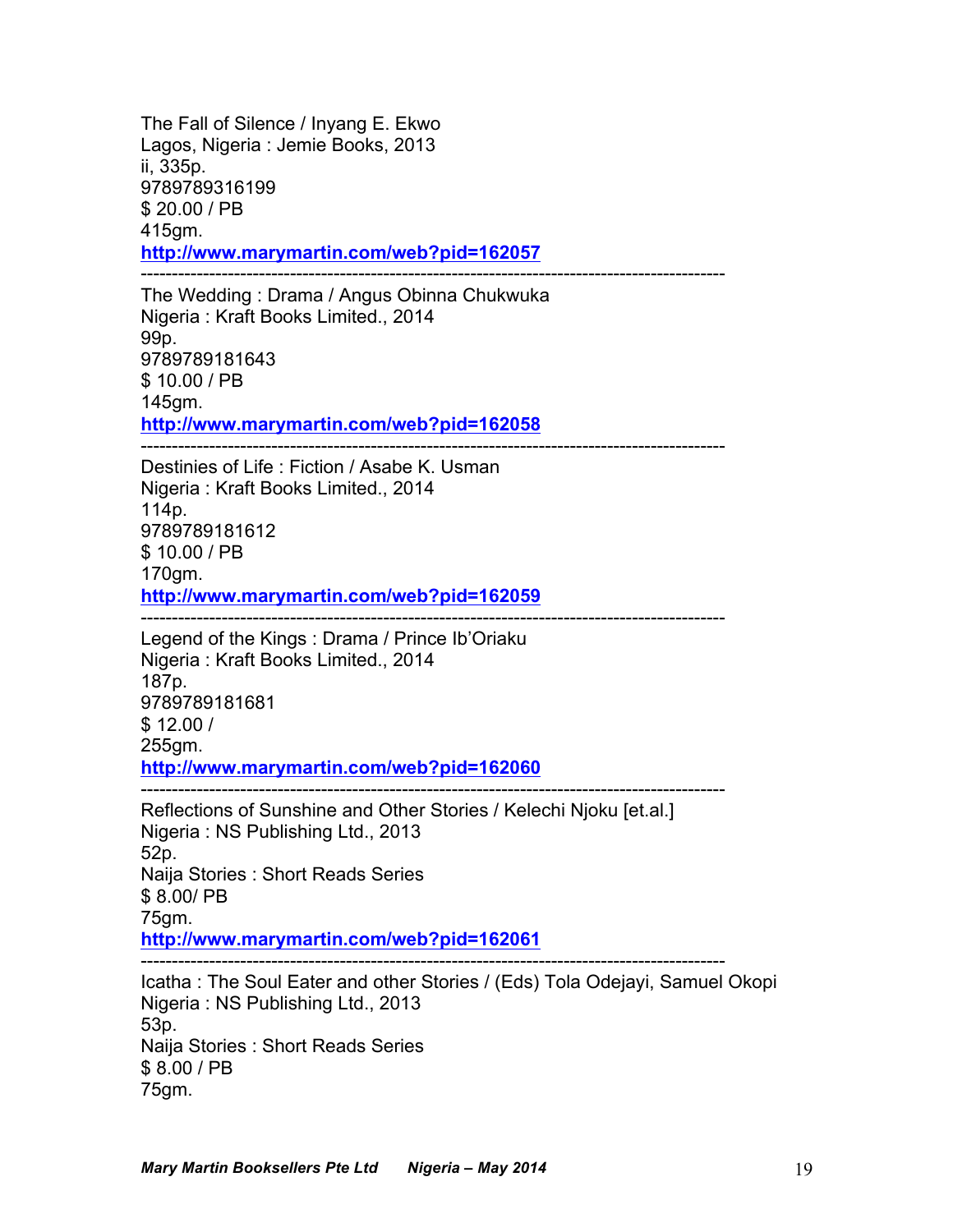#### **http://www.marymartin.com/web?pid=162062**

---------------------------------------------------------------------------------------------- A Kind of Bravery and other Stories / Nkem Akin Nigeria : NS Publishing Ltd., 2013 48p. Naija Stories : Short Reads Series \$ 8.00 / PB 60gm. **http://www.marymartin.com/web?pid=162063**

---------------------------------------------------------------------------------------------- Iredi War : A Folkscript : Drama / Sam Ukala Nigeria : Kraft Books Limited, 2014 100p. 9789789181599 \$ 10.00 / PB 140gm.

**http://www.marymartin.com/web?pid=162064** ----------------------------------------------------------------------------------------------

Heroes and Others : 6 Short Stories / Femi Olugbile Lagos, Nigeria : HoofbeatDotcom, 2013 142p. 9789785082968 \$ 40.00 / PB 260gm. **http://www.marymartin.com/web?pid=162065** ----------------------------------------------------------------------------------------------

The Lord Mammon / Adamu Kyuka Usman Ibadan, Nigeria : University Press Plc., 2012 215p. 9789780696894 \$ 18.00/ PB 260gm. **http://www.marymartin.com/web?pid=162066**

----------------------------------------------------------------------------------------------

Weak Links / William UD Obasi Ibadan, Nigeria : University Press Plc., 2012 xix, 198p. 9789780695972 \$ 10.00 / PB 185gm. **http://www.marymartin.com/web?pid=162067** ----------------------------------------------------------------------------------------------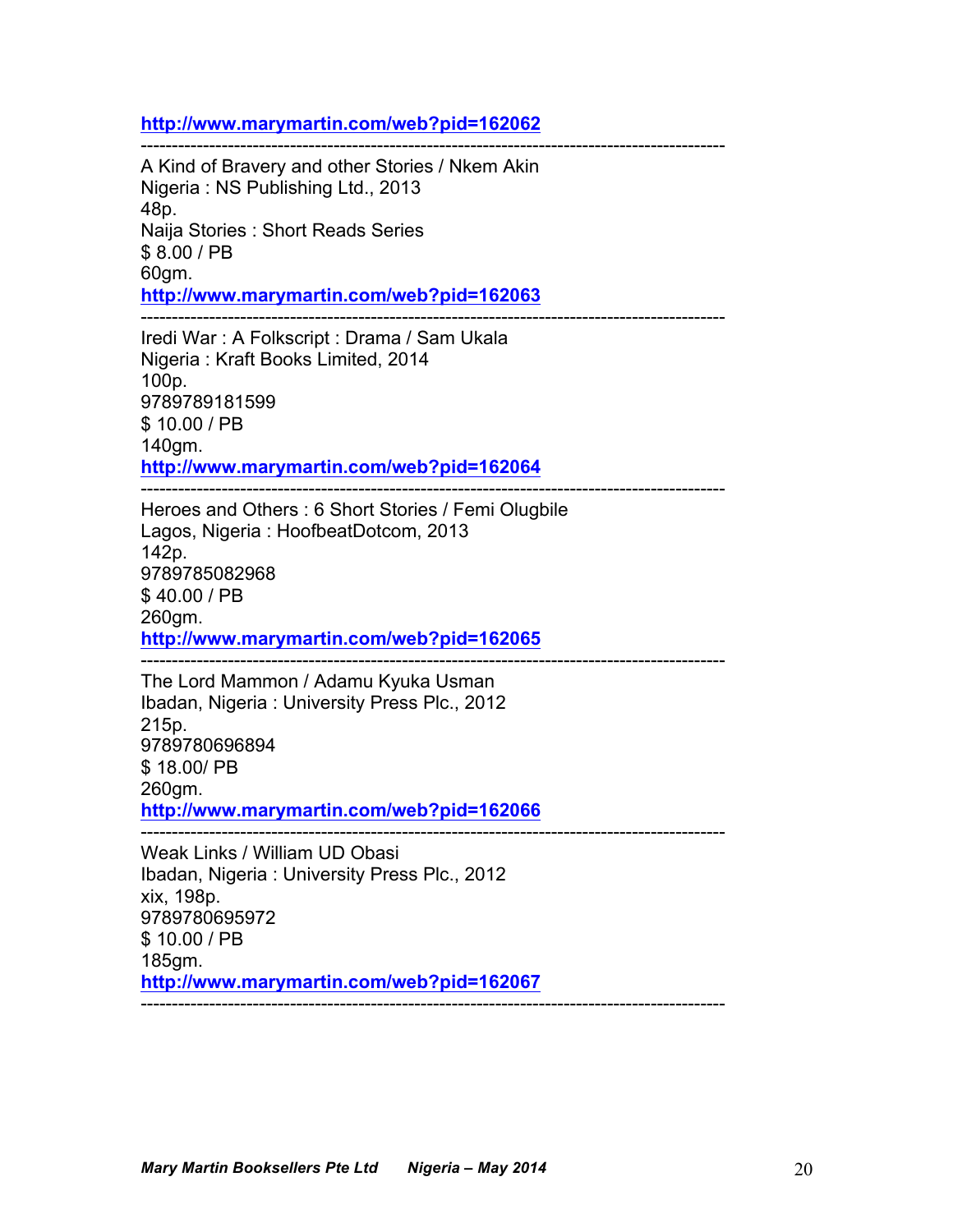## **Performing Arts**

Selected Topics on Nigerian Music [General Nature, History and Musicology/ Music Education] / Augustus O. Vidal ; (Ed) Femi Adedeji Ife Ife, Nigeria : Obafemi Awolowo University Press for IMEF African Music Publishers, 2012 vi, 226p. 978136050x \$ 40.00 / PB 285gm. **http://www.marymartin.com/web?pid=162068** ---------------------------------------------------------------------------------------------- Emergence, Growth and Challenges of Films and Home Videos in Nigeria / (Ed) Olufemi Onabajo,Ritchard M'Bayo Bowie, USA : African Renaissance Books Incorporated.,2009 360p. Includes Index 9780980162639 \$ 40.00 / PB 430gm. **http://www.marymartin.com/web?pid=162069** ---------------------------------------------------------------------------------------------- Essays on Yoruba Musicology [History, Theory and Practice] / Augustus O. Vidal ; (Ed) Femi Adedeji Ife Ife, Nigeria : Obafemi Awolowo University Press for IMEF African Music

Publishers, 2012 vi, 297p. 9781360496 \$ 40.00 / PB 365gm. **http://www.marymartin.com/web?pid=162070** ----------------------------------------------------------------------------------------------

WATPAJO : West African Theatre & Performing Arts Journal Vol.1. No.2 - June 2012 Nigeria : Dorcamos Tops Publishers Ltd., 2012 vi, 172p. ISSN : 2315-795x \$ 40.00 / PB 400gm.

Published for the Performing Arts Department, University of Ilorin, Nigeria and Department of Theatre Studies, University of Cape Coast, Ghana. **http://www.marymartin.com/web?pid=162071** ----------------------------------------------------------------------------------------------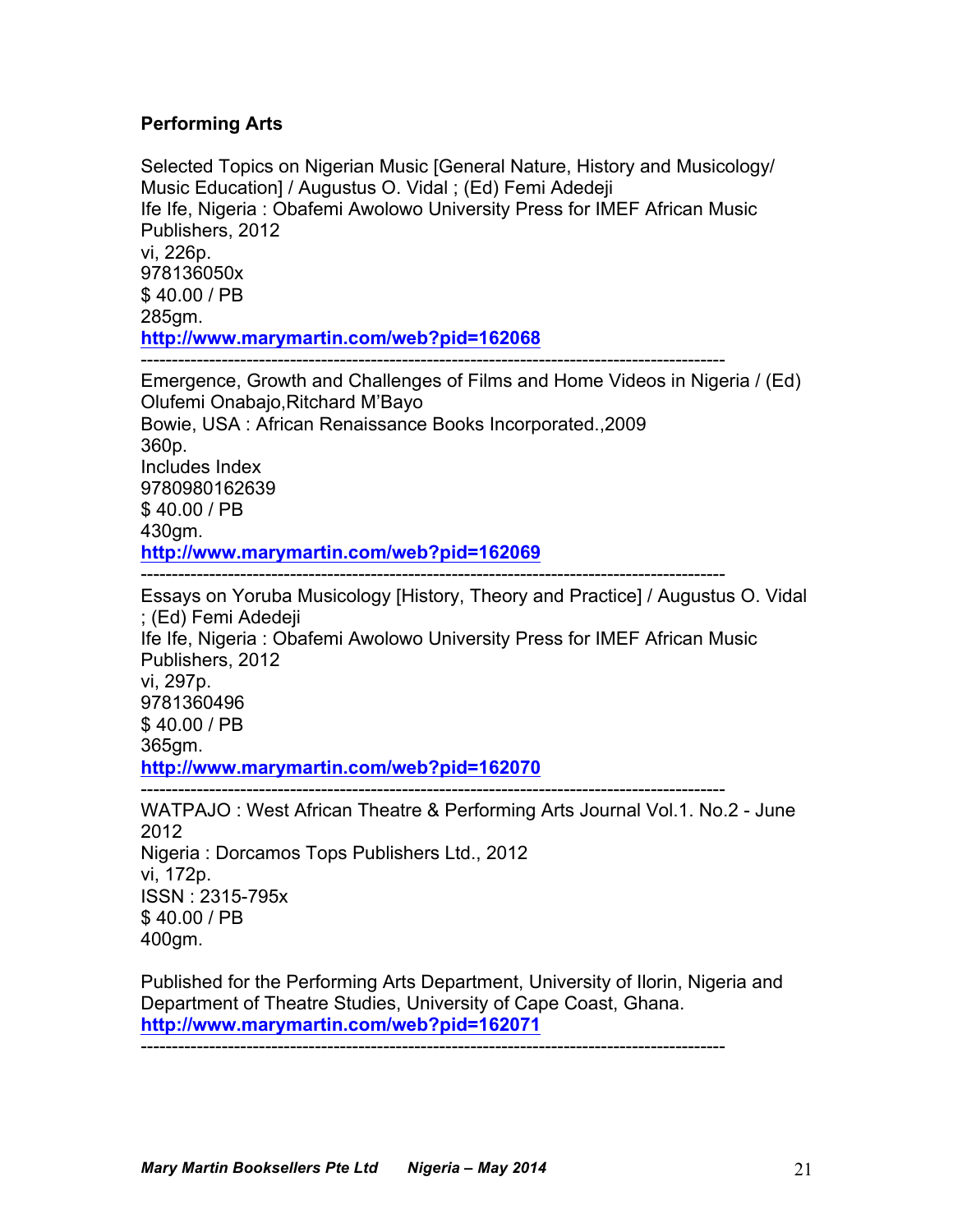## **Politics/International Studies/Governance Studies**

Interventions Vol.IV : Power, Hydropus and Other Toxic Mutations / Wole Soyinka Ibadan, Nigeria : Bookcraft, 2013 194p. 9789788457008 \$ 50.00 / PB 210gm. **http://www.marymartin.com/web?pid=162072** ----------------------------------------------------------------------------------------------

Nigeria's Struggle for Democracy and Good Governance : A Festschrift for Oyeleye Oyediran / (Ed) Adigun A.B. Agbaje, Larry Diamond, Ebere Onwudiwe Ibadan, Nigeria : Ibadan University Press, 2004 xxi, 471p. 9781214007 \$ 50.00 / PB 620gm. **http://www.marymartin.com/web?pid=162073** ----------------------------------------------------------------------------------------------

Organisation of African Unity / African Union at 50 : Volume One : Challenges and Prospects of Self-Reliance in Africa / (Ed) Bola A. Akinterinwa Lagos : The Nigerian Institute of International Affairs, 2013 xlviii, 732p. 978002123x \$ 60.00 / PB 870gm. **http://www.marymartin.com/web?pid=162074** ----------------------------------------------------------------------------------------------

We Served Our Generation : Perspectives and Reflections on Western Nigerian Civil Service / Association of Retired Heads of Service and Permanent Secretaries of Oyo and Osun States of Nigeria Ibadan, Nigeria : HEBN Publishers Plc., 2013 xxiii, 527p. 9789780814526 \$ 40.00 / PB 710gm. **http://www.marymartin.com/web?pid=162075** ---------------------------------------------------------------------------------------------- Women's Political Participation in Nigeria : 2007 General Elections / (Ed) Mojubaolu Olufunke Okome, Afia Serwaa Zakiya

Ibadan, Nigeria : BookBuilders/Editions Africa, 2013 xvi, 274p. Includes Index 9789789210374 \$ 40.00 / PB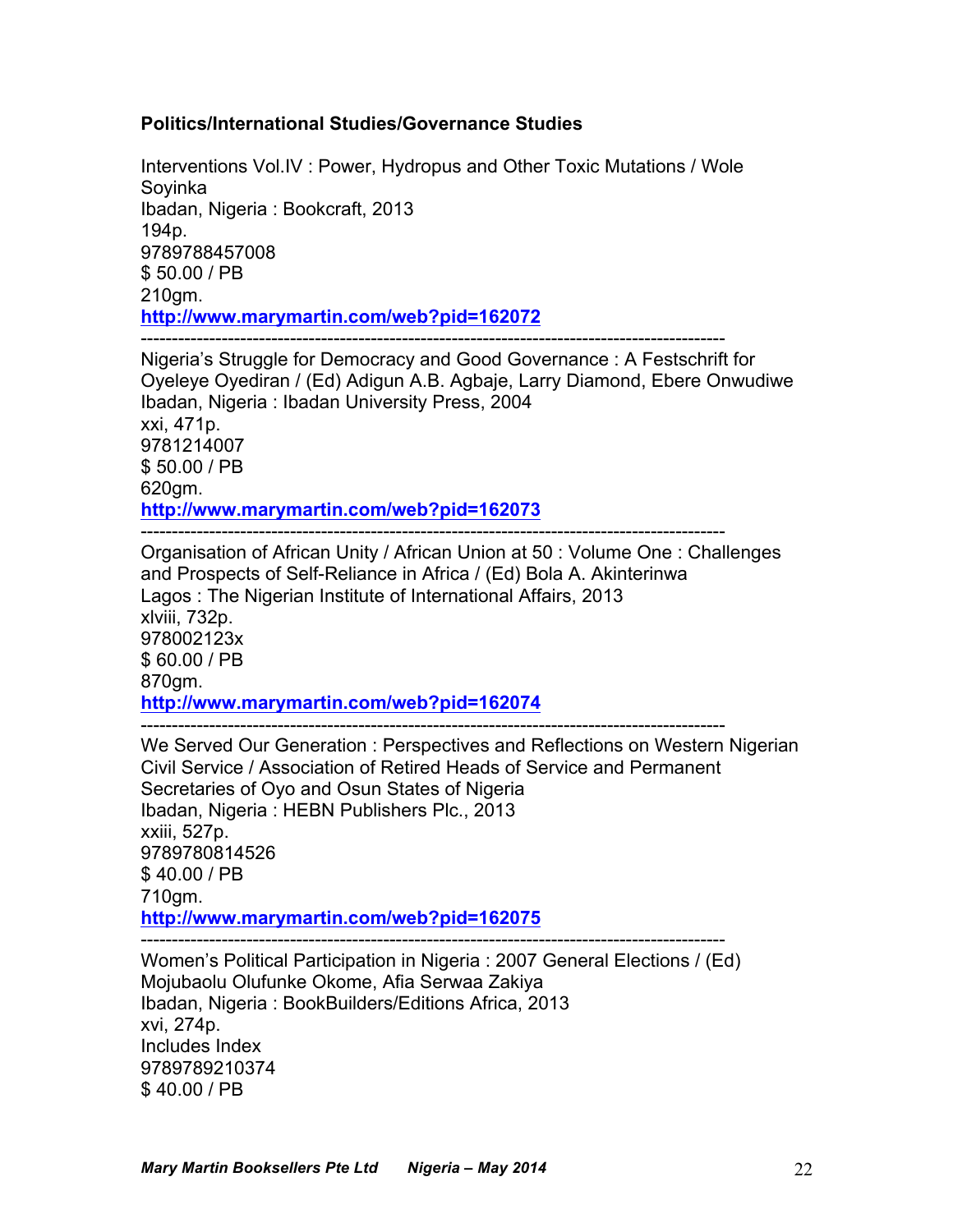500gm. **http://www.marymartin.com/web?pid=162076**

---------------------------------------------------------------------------------------------- Soldiers of Fortune : Nigerian Politics under Buhari and Babangida (1983-1993) / Max Siollun Abuja, Nigeria : Cassava Republic Press, 2013 336p. Includes Index 9789785023824 \$ 50.00 /HB 360gm. **http://www.marymartin.com/web?pid=157120**

---------------------------------------------------------------------------------------------- The State in Africa : Issues and Perspectives / (Ed) George Klay Kieh Jr., Pita Ogaba Agbese Nigeria : Kraft Books Limited., 2008 283p. Includes Index 9789784845786 \$ 30.00 / PB 385gm. **http://www.marymartin.com/web?pid=162077**

----------------------------------------------------------------------------------------------

VIE Internationale Contemporaine, 2007-2012 : Reflections on Nigeria in a Pluriverse World of Decline and Incline : Volume One : Nigeria and the Challenge of Nation Building / Bola A. Akinterinwa Lagos, Nigeria : The Nigerian Institute of International Affairs, 2013 xxiii, 831p. Includes Index 9780021337 \$ 60.00/ PB 990gm. **http://www.marymartin.com/web?pid=162078** ----------------------------------------------------------------------------------------------

The Humanities and Nigeria's Democratic Experience / (Ed) A.B.C. Chiegboka, C.E. Nwadigwe, E.C. Umezinwa Nigeria : Rex Charles & Patrick Ltd., 2009 xvii, 601p. 9789784941600 \$ 50.00 / PB 820gm. **http://www.marymartin.com/web?pid=162079** ----------------------------------------------------------------------------------------------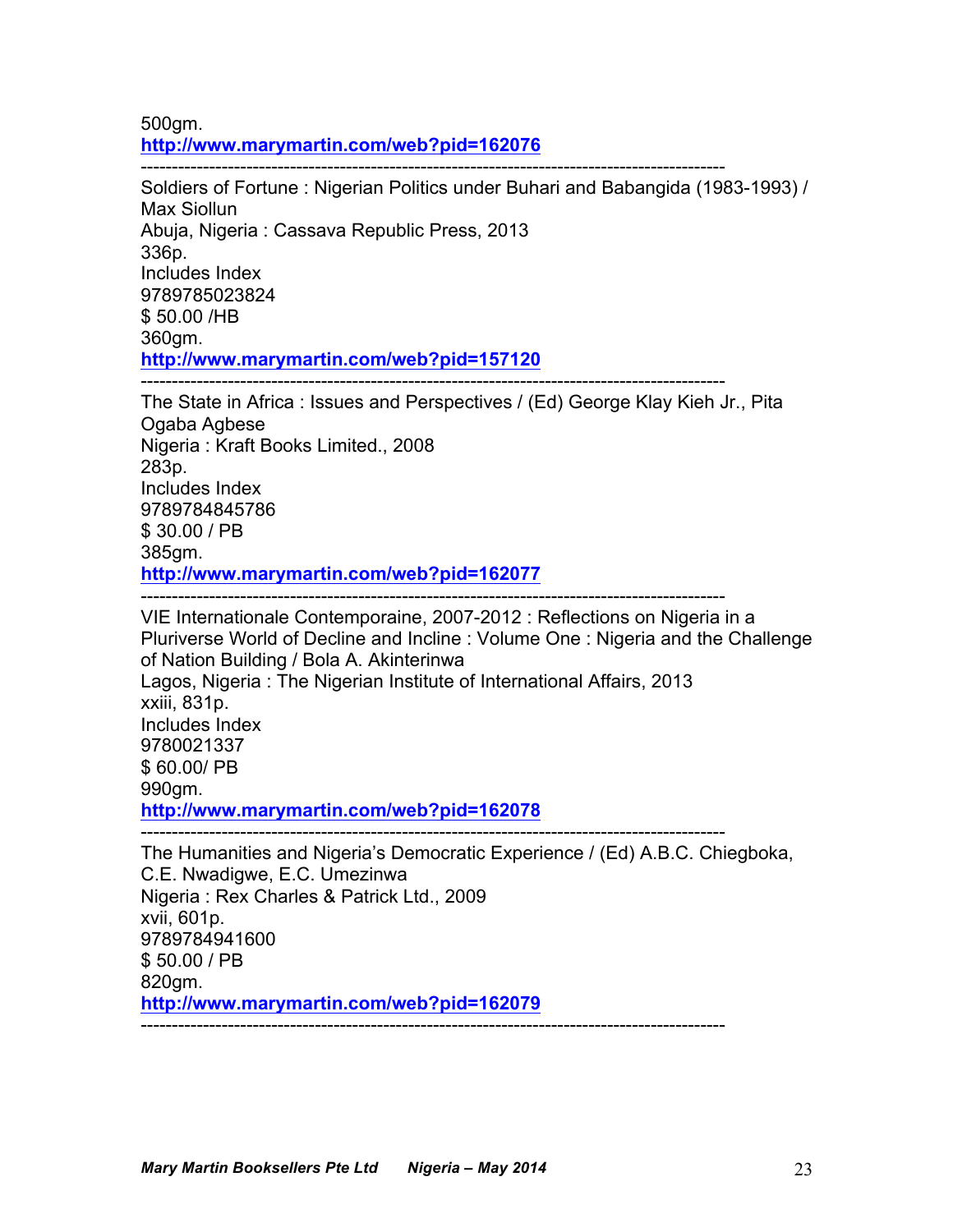Nigeria and the Lugardian Hubris : Vision, Crises and Prospects / Ihechukwu Madubuike New Jersey, USA : Goldline & Jacobs Publishing., 2012 xv, 302p. 9789784949804 \$ 40.00/ PB 400gm. **http://www.marymartin.com/web?pid=162080** ----------------------------------------------------------------------------------------------

Conversations with my Country / Funke Egbemode Nigeria : Numero Huit Ltd., 2013 xii, 259p. 9789789362073 \$ 39.50 / PB 375gm. **http://www.marymartin.com/web?pid=162081**

Post Independence Political Evolution of Western Nigeria (The Obafemi Awolowo Factor) / Pa Adio 'Mosanya Nigeria : Pa Adio 'Mosanya, 2013 viii, 314p. 9783681958 \$ 45.00 / PB 375gm. **http://www.marymartin.com/web?pid=162082** ----------------------------------------------------------------------------------------------

Ijapa and Igbin : A Discursive Meditation on Politics, Public Culture and Moral Imaginings in Nigeria / Olatunde Bayo Lawuyi Ibadan, Nigeria : University Press Plc., 2012 xi, 187p. Includes Index 9789780694135 \$ 30.00 / PB 285gm. **http://www.marymartin.com/web?pid=162083**

----------------------------------------------------------------------------------------------

Zik, Ndi-Igbo and their Southern Neighbours : Charting a New Political Direction for Nigeria / Uchenna Nwankwo Lagos, Centrist Books, 2013 xiv, 355p. 9783167162 \$ 70.00 / PB 450gm. **http://www.marymartin.com/web?pid=162084** ----------------------------------------------------------------------------------------------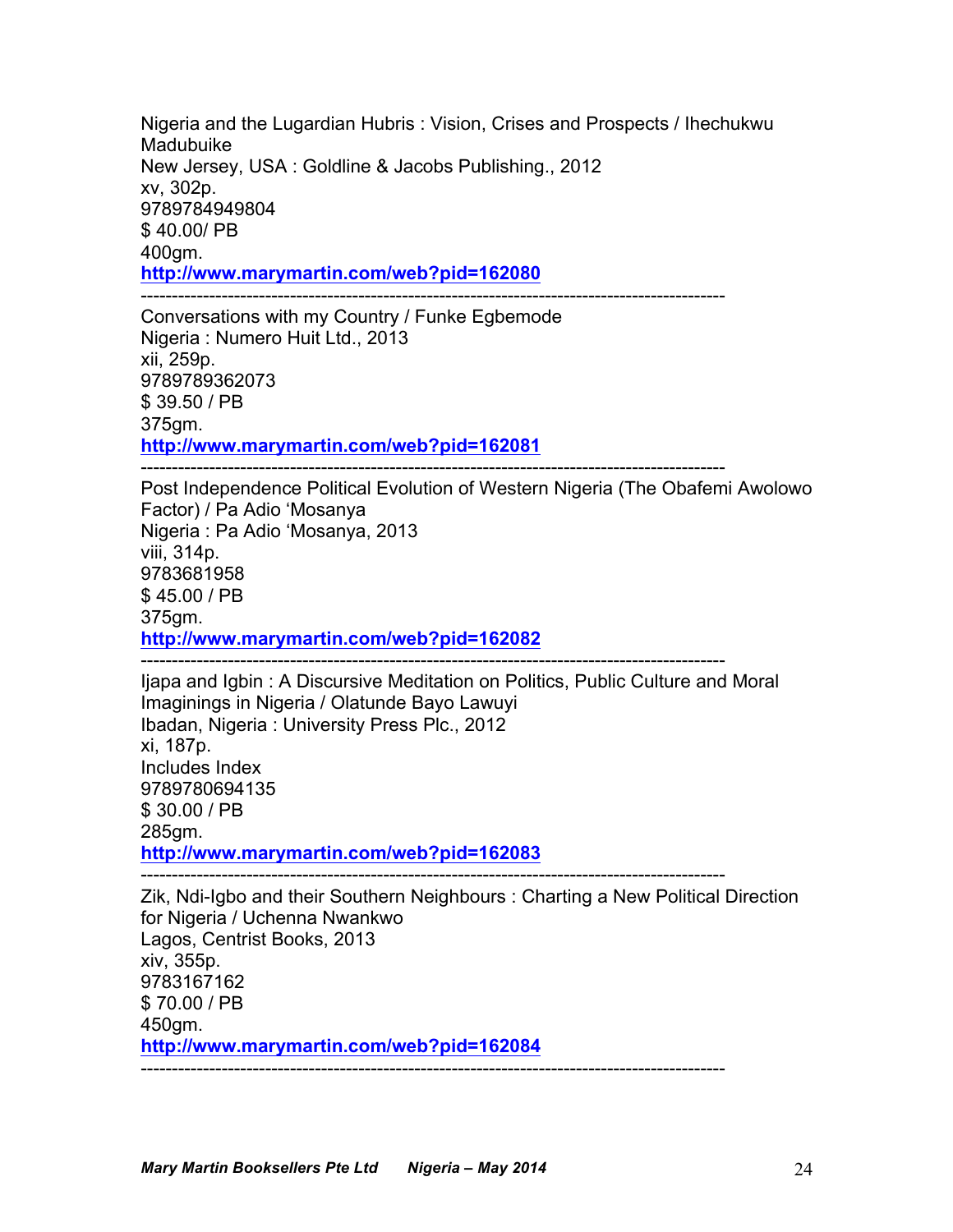Survey of Nigerian Affairs 2011 / (Ed) Osita Agbu Lagos : The Nigerian Institute of International Affairs, 2012 xviii, 153p. 9780021116 \$ 18.00 / PB 285gm. **http://www.marymartin.com/web?pid=162085** ----------------------------------------------------------------------------------------------

To Cook a Continent : Destructive Extraction and Climate Crisis in Africa / Nnimmo Bassey Ibadan, Nigeria : Kraft Books Limited., 2012 x, 190p. 9789789180868 \$ 20.00/ PB 265gm. **http://www.marymartin.com/web?pid=162086**

----------------------------------------------------------------------------------------------

Readings in Nigerian Government and Politics / Adeoye A. Akinsanya, John A. Ayoade Rev. Ed. Nigeria : New Generation Books and Communication, 2014 xix, 523p. Includes Index 9789785143119 \$ 60.00 / PB 665gm.

First published in 2005. 2014 Edition Published with Substantial Revisions **http://www.marymartin.com/web?pid=162087**

Nigerian Journal of International Affairs :Vol.39. No.3. Sept-Dec 2013 Nigeria : Nigerian Institute of International Affairs, 2013 3 Issues Per Year 0031-3646 \$ 50.00 Per Issue / PB 275gm. **http://www.marymartin.com/web?pid=162088** ----------------------------------------------------------------------------------------------

----------------------------------------------------------------------------------------------

Human Security in Africa through Partnerships and Cooperation / (Ed) Olusegun Obasanjo, Akin L. Mabogunje, Peter Okebukola Nigeria : Centre for Human Security, Olosegun Obasanjo Presidential Library, 2012 viii, 374p. 9789789061938 \$ 50.00 / PB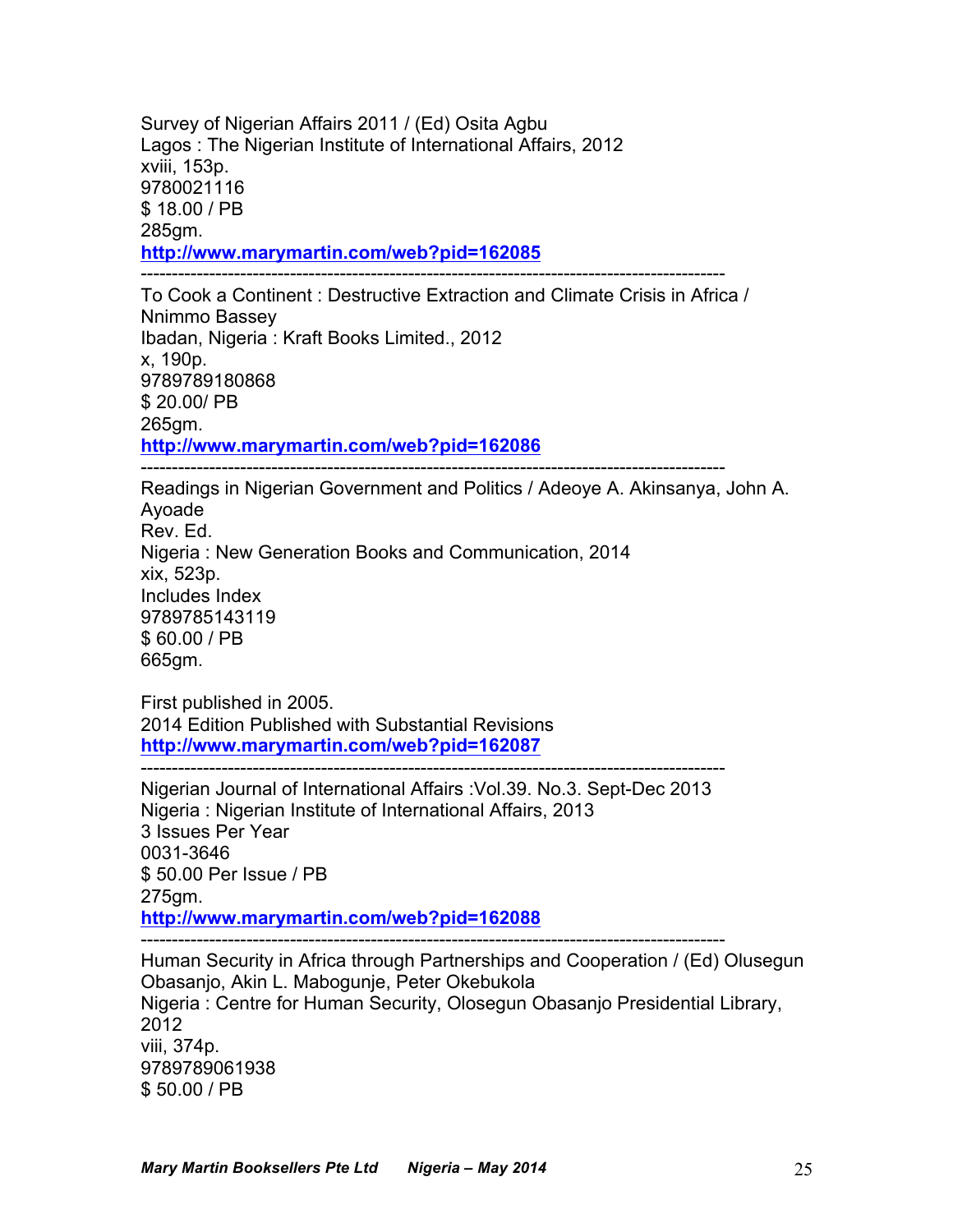1010gm. **http://www.marymartin.com/web?pid=162089**

---------------------------------------------------------------------------------------------- Nigeria at 50 : Politics, Society and Development / (Ed) Babatunde Sofela, Victor O. Edo., Rasheed O. Olaniyi Ibadan : John Archers (Publishers) Ltd for Department of History, University of Ibadan, 2013 586p. 8978520240397 \$ 60.00 /PB 1030gm. **http://www.marymartin.com/web?pid=162090** ----------------------------------------------------------------------------------------------

Faith-Based Organisations and PostConflict Transformation in Nigeria / Shedrack Gaya Best, Katherine Naanzoem Hoomlong Ibadan : John Archers (Publishers) Ltd., 2011 200p. Includes Index 9789783576828 \$ 20.00 / PB 280gm. **http://www.marymartin.com/web?pid=162091** ----------------------------------------------------------------------------------------------

Culture and Socio-Economic Transformation of Local Governments in Nigeria : Setting an Agenda for Development / (Ed) Olu Obafemi, Barclays Ayakoroma Nigeria : Kraft Books Limited for National Institute for Cultural Orientation (NICO), 2013 158p. Includes Index 9789789185120 \$ 15.00 / PB 220gm. **http://www.marymartin.com/web?pid=162092** ---------------------------------------------------------------------------------------------- Government and the Media in Nigeria / Nkereuwem Udoakah  $3^{\text{rd}}$  Ed.

Nigeria : Stirling-Horden Publishers Ltd.,2014 x, 203p. 9789780322458 \$ 30.00 / PB 310gm. **http://www.marymartin.com/web?pid=162093** ----------------------------------------------------------------------------------------------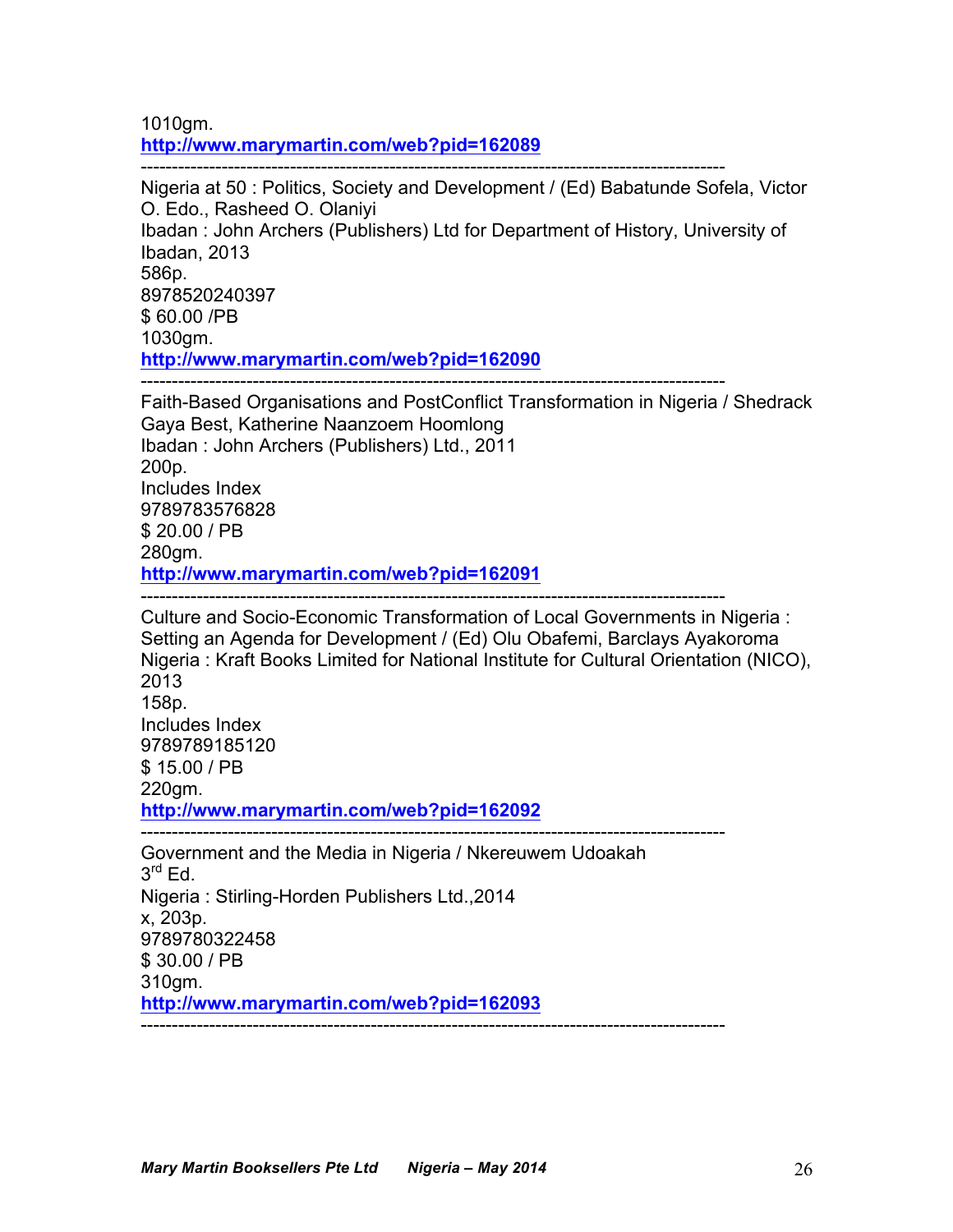Delicate Distress : An Interpreter's Account of the Nigerian Dilemma / Amanze Obi Nigeria : Stirling-Horden Publishers Ltd., 2013 xiii, 236p. Includes Index 9789780323816 \$ 50.00/ PB 365gm. **http://www.marymartin.com/web?pid=162094**

----------------------------------------------------------------------------------------------

Practical Politics in an Emerging Democracy / Comrade Stephen Oluwatomisin Awosanya Nigeria : Supreme Mandate Consultancy Services, 2012 xiii, 192p. Includes Index 9789789275212 \$ 20.00 / PB 285gm. **http://www.marymartin.com/web?pid=162095**

---------------------------------------------------------------------------------------------- Babatunde Fashola: A story in photographs / Lukman Olaonipekun Lagos, Nigeria : Lukman Olaonipekun, 2013  $1v<sub>1</sub>$ ISBN 9789785205701 \$ 300.00 / HB **http://www.marymartin.com/web?pid=162096** ----------------------------------------------------------------------------------------------

# **Religion – Christianity**

The Forgotten Vision : Dilemma of a Betrayed Convenant / Lolu Wright Lagos, Nigeria : CSS Bookshops Limited., 2011 xxii, 194p. 9789788401384 \$ 60.00/ PB 255gm. **http://www.marymartin.com/web?pid=162097** ----------------------------------------------------------------------------------------------

The Church and Marriage Rites in Awka, Eastern Nigeria / Christopher C. Adunchezor New Jersey, USA : Goldline & Jacobs Publishing, 2013 xii, 199p. 9781938598043 \$ 30.00 / PB 270gm. **http://www.marymartin.com/web?pid=162098** ----------------------------------------------------------------------------------------------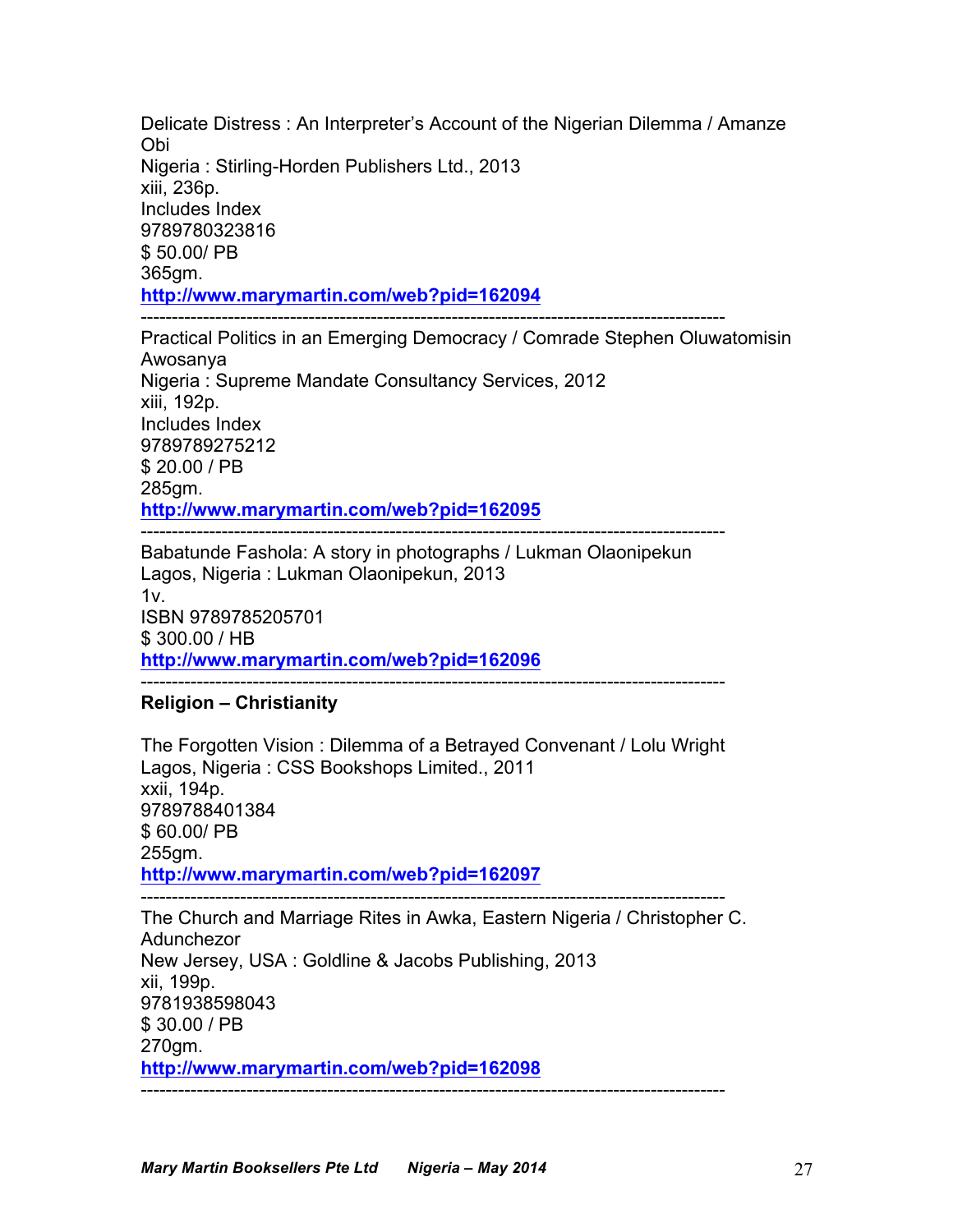Challenges of Christian Apostolate in Central Nigeria : In Honour of Most Reverend Athanasius A. Usuh Catholic Bishop of Makurdi Diocese / Pius Ajiki Ibadan, Nigeria : Kraft Books Limited., 2013 259p. Includes Index \$ 30.00 / PB 335gm. **http://www.marymartin.com/web?pid=162099** ----------------------------------------------------------------------------------------------

The Best is Yet to Come : Pentecoastal and Charismatic Revivals in Nigeria From 1914 to 1990s / Austen C. Ukachi Nigeria : Austen C. Ukachi, 2013 xvii, 513p. 9789789038756 \$ 70.00 / PB 935gm. **http://www.marymartin.com/web?pid=162100**

# ----------------------------------------------------------------------------------------------

## **Sociology**

Revolution of Accountancy Profession in Nigeria : History of the Association of National Accountants in Nigeria (ANAN) / Olumuyiwa Sosanya Lagos, Nigeria : Soluas Associates, 2013 xxii, 386p. 9789789334254 \$ 100.00/ PB 735gm. **http://www.marymartin.com/web?pid=162101** ----------------------------------------------------------------------------------------------

Gully Erosion in the South-east Geopolitical Zone : Vulnerability and Disaster Risk Management Issues / Adesanya A.O. (et. al.) Ibadan, Nigeria : Nigerian Institute of Social and Economic Research, 2013 xii, 94p. 9789781814525 \$ 20.00 / PB 140gm. **http://www.marymartin.com/web?pid=162102** ---------------------------------------------------------------------------------------------- Manifestations of the Almajirai in Nigeria : Causes and Consequences / O.F. Odumosu [et. al.] Ibadan, Nigeria : Nigerian Institute of Social and Economic Research, 2013

xiv, 94p. 9789781814549 \$ 20.00 / PB 145gm.

**http://www.marymartin.com/web?pid=162103**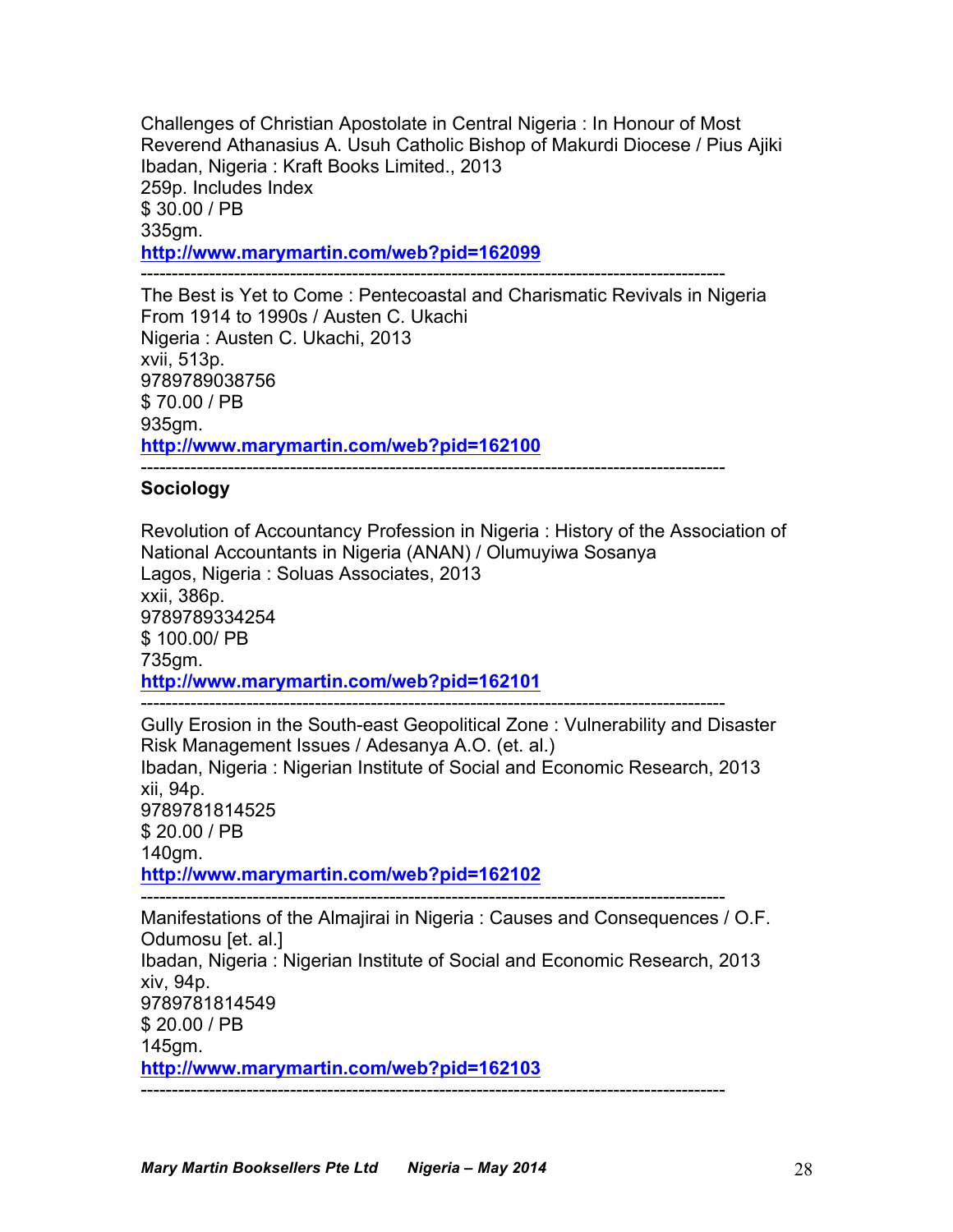Child Labour in North-East Nigeria : Profile, Mitigating Policies and Programmes / Ebebe A. Ukpong et. al. Ibadan, Nigeria : Nigerian Institute of Social and Economic Research, 2013 xi, 106p. 9789781814532 \$ 20.00/ PB 155gm. **http://www.marymartin.com/web?pid=162104** ----------------------------------------------------------------------------------------------

Journal of Society, Development and Public Health Vol.1. No.4. June 2013 Lagos, Nigeria : Department of Sociology, University of Lagos, 2013 ISSN : 1597-4817 \$ 20.00 / PB 180gm. **http://www.marymartin.com/web?pid=162105**

----------------------------------------------------------------------------------------------

UNILAG Sociological Review Vol.X. December 2013 Lagos, Nigeria : Department of Sociology, University of Lagos, 2013 xii, 198p. ISSN : 1595-2975 \$ 30.00 / PB 295gm. **http://www.marymartin.com/web?pid=162106**

----------------------------------------------------------------------------------------------

Health as the Centre of Human Community and National Development : What Place in a [Nigerian] University / Michael C Azusu Ibadan, Nigeria : Ibadan University Press, 2013 132p. 9789788456223 The  $36<sup>th</sup>$  University of Ibadan Lectures,  $27<sup>th</sup>$  February,  $6<sup>th</sup>$  and  $13<sup>th</sup>$  March 2014 \$ 8.00/ PB 185gm.

**http://www.marymartin.com/web?pid=162107**

----------------------------------------------------------------------------------------------

From Ward to Ward : The Neurophysiotherapist as a Returning officer : An Inaugural Lecture Delivered at the University of Ibadan on Thursday, 06 February 2014 / Tal-Hatu Kolapu Hamzat Ibadan, Nigeria : Ibadan University Press, 2013 44p. 9789788456209 \$ 8.00/ PB 70gm. **http://www.marymartin.com/web?pid=162108** ----------------------------------------------------------------------------------------------